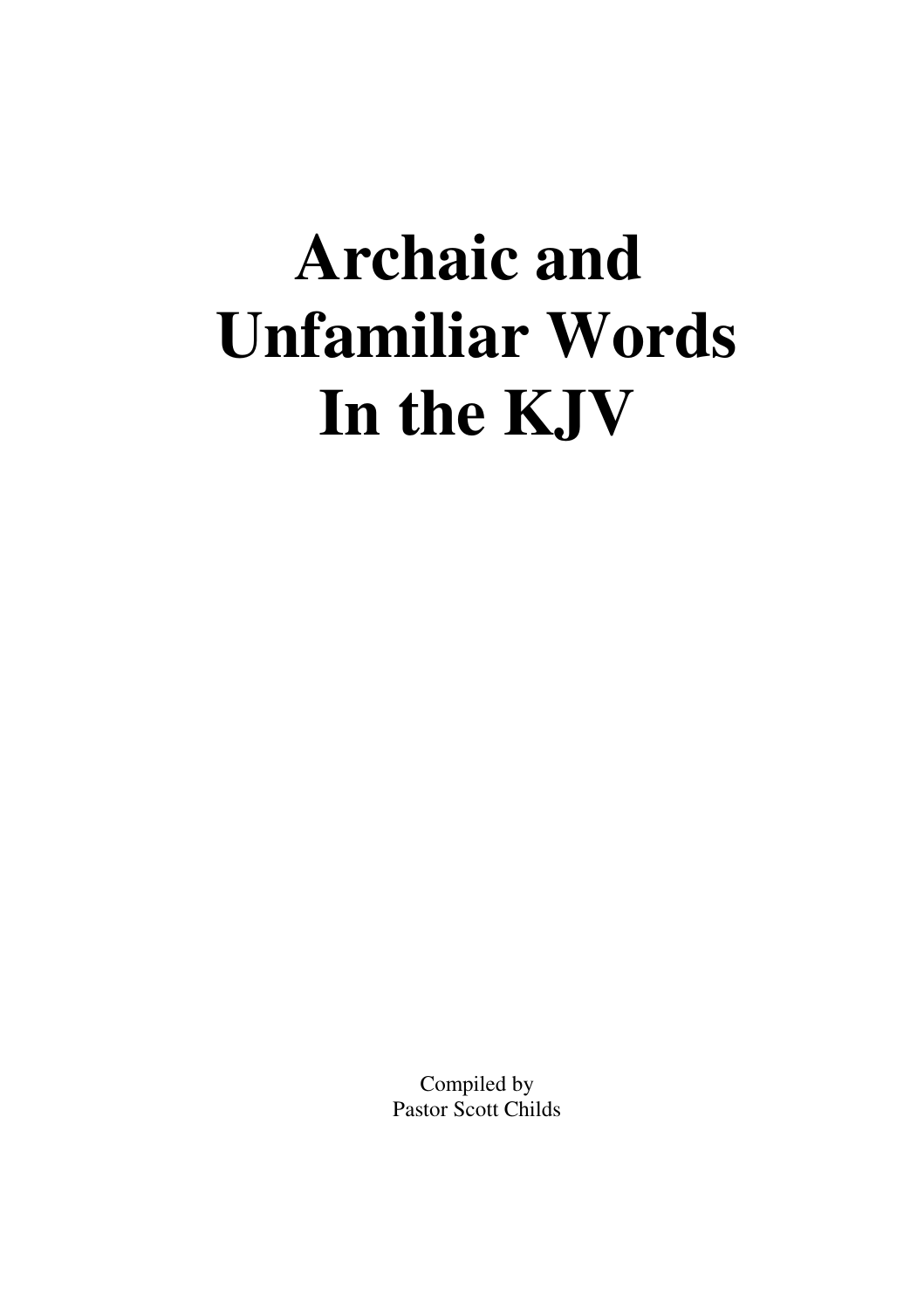Definitions below have been taken primarily from the Online Bible Lexicon, Strong's Lexicon, and the Webster's Dictionary. Other sources are listed after the definition.

- **Abase**  to be humble or to make humble
- **Abated**  to lessen or go down
- **Abba**  Aramaic word for father
- **Abhor**  to hate or despise, reject as loathsome
- **Abjects**  worthless, despicable, low in estimation, without hope or regard.
- **Abode** -to dwell, remain, sit, abide
- **Abomination (abominable)**  a disgusting thing
- **Abroad**  scatter, disperse; outside, beyond the limits of a camp
- **Acceptation** -reception, admission, a receiving with favour
- **Acquaintance** to know well, to be acquainted with
- **Acquit**  to set free; to release or discharge from an obligation
- **Adamant**  a very hard or impenetrable stone
- **Adjure**  to charge, bind or command on oath
- **Admiration**  wonder mingled with pleasing emotions, as approbation, esteem, love or veneration
- **Admire**  to wonder, wonder at, marvel
- **Admonish**  to warn or notify of a fault; to reprove with mildness.
- **Ado**  to make a noise or uproar, be turbulent
- **Adorn**  (adorned) decorated, trimmed, garnished
- **Adventure**  attempt (De 28:56), throw down (Jud 9:17), to give (Ac 19:31)
- **Adversary** enemy, foe, one who withstands, opponent in law-suit
- **Advertise**  tell, reveal, inform, give counsel
- **Advisement**  advice, advisement, counsel
- **Advocate** -one who pleads another's cause with one
- **Affect**  to act severely, to oppress, afflict, harm
- **Affinity**  make oneself a daughter's husband
- **Afflictions**  a state of pain, distress, or grief
- **Affording**  yielding; producing, furnishing
- **Afforetime**  before
- **Affright**  suddenly alarmed with fear; terrified
- **Affrighted**  frightened
- **Afoot** -on foot (as opposed to riding)
- **Afore**  in front of, before
- **Afresh**  anew; again; recently; after intermission, Greek: to re-crucify (Heb 6:6)
- **Agar**  another spelling of Hagar
- **Agone**  ago; past; since.
- **Ague**  the cold fit which precedes a fever, a fever.
- **Alamoth**  properly, girls, i.e. the soprano or female voice
- **Albeit**  be it so; admit all that; although; notwithstanding.
- **Algum**  in scripture, a tree or wood about which the learned are not agreed. Possibly an almug or sandalwood tree.
- **All to**  completely
- 
- **Alleging**  (Ac 17:3) bringing evidence
- **Alleluia**  praise the Jehovah
- **Allow** to approve together (Lu 11:48), look for (Ac 24:15), to know or understand (Ro 7:15)

**Allowance** - ration, meal

**Alloweth** (allowed) - to approve, that which passes the test

- **Alms**  any thing given gratuitously to relieve the poor, as money, food, or clothing, otherwise called charity
- **Almug**  a type of wood, possibly sandalwood
- **Aloes** aloes wood, a fragrant tree
- **Aloof** -at a distance, but within view, or at a small distance
- **Amazed** disturbed or terrified (Ex 15:15,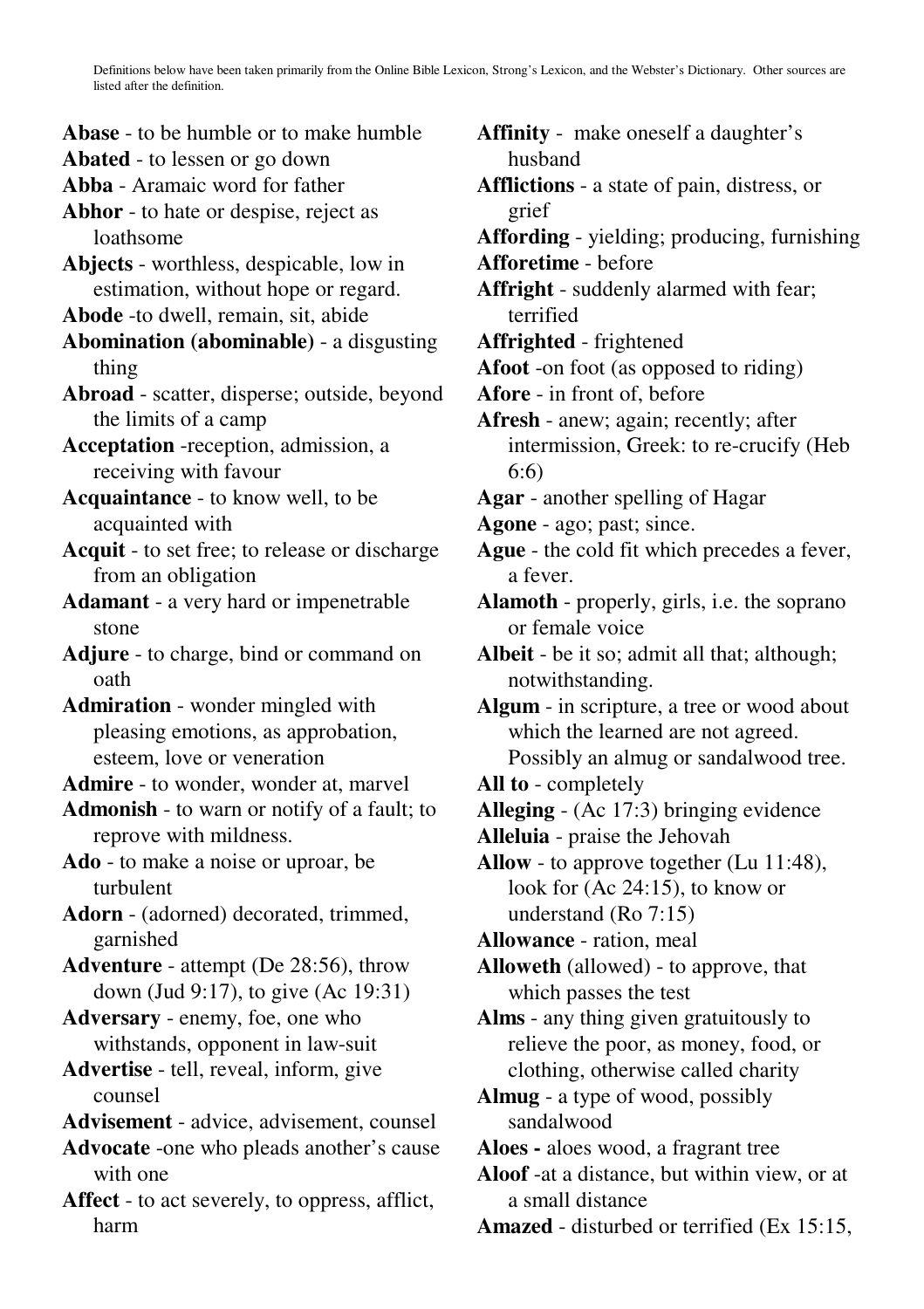Jud 20:41), dismayed (Job 32:15), to appal, show horror (Eze 32:10), shocked, astonished, fearful (NT use) **Amazement** - astonished, bewildered (Ac 3:10), to be afraid of with terror (1Pe 3:6) **Ambassage** - ambassadors, an embassy **Ambushment** - the state of lying concealed, for the purpose of attacking by surprise **Amen** - to confirm, verify, so be it **Amerce** - fine, impose a penalty **Amiable** - lovely, beloved **Amiss** - wrong; faulty; out of order; improper **Anathema** - under a curse **Ancients** - former, old, elders **Angel** - messenger **Angle** - fish hook **Anoint -** to rub or pour on like oil **Anon** - immediately **Antichrist** - an opponent of the Messiah (Strong's) **Apace** - to walk, to flee **Apostle** - messenger, one sent forth with orders **Apothecary** - one who mixes or compounds spices **Apparel** - clothing; garments; dress. **Apparently** - visibly **Appertain** - to belong to or pertain to **Apple of the eye** - pupil of the eye **Apprehend** - lay hold of **Archangel -** chief of the angels **Arcturus** - a constellation **Ark** - a small close vessel, chest or coffer; the large floating vessel **Armholes -** joint of the arm, armpit **Arrayed** - to throw around, to clothe, to put on **Art** - are, second person singular present tense of "am" **Artificer** - an artist; a mechanic or manufacturer; one whose occupation requires skill or knowledge of a

particular kind

**Artillery** - weapon, equipment

**Asp** -a snake, venomous serpent

**Assay** - (assayed) to test, try, prove, temp

**Assent -** mouth, speech

**Asswage** - to withhold, restrain, hold back, keep in check, refrain

**Astonied** - stunned, astonished, confused, startled

**Asunder -** to break in pieces, to divide

**Atonement** - satisfaction made by giving an equivalent for an injury, or by doing or suffering that which is received in satisfaction for an offense or injury. In theology, the satisfactory payment for sin made by the obedience and personal sufferings of Christ.

**Attent** - attentive; heedful; observant; mindful; regardful

**Austere** - harsh, rough, rigid, severe

**Averse -** returning, returned

**Avoided** - to turn oneself, close round, turn round

**Avouched** - to appeal to

**Away with** - (Isa 1:13) endure, tolerate; (NT use) take away

**Axletrees** - axle, bars connecting wheels

**Babe** - unborn child, new-born, infant, boy, lad, youth

- **Backbiters**  evil speakers
- **Backbiteth**  to slander

**Backslider** - one who turns away or turns back

**Backsliding** - to turn away, apostasy

**Bade -** to speak, to command, to invite, to bid

**Bakemeats** - baked foods

**Baken** - baked

**Balm** - salve, as medicine

**Bank,** *a* - a mount or military offense

**Bank** - brink, brim, side, edge, border;

**Banqueting -** wine

**Baptize** - to immerse, plunge under

**Barbarian** - one who speaks a foreign or strange language which is not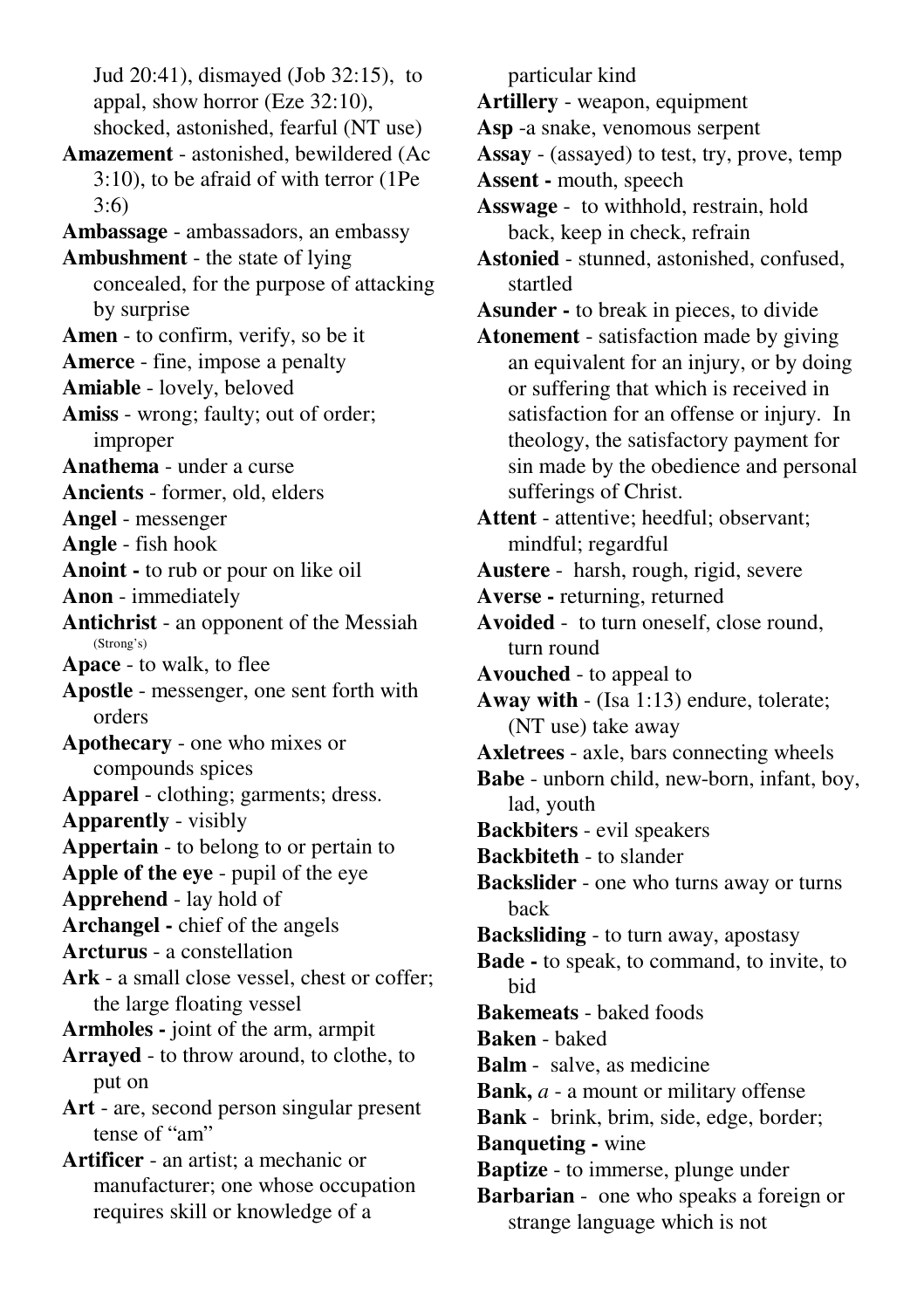understood by another **Barbarous** - same as barbarian above **Base** - (when not referring to the foundation of something) lowly, humble **Bath** - about 8 gallons or 36 litres **Battlement** - a low wall at the edge of a balcony **Bay** - (colour) red brown **Became us** - to be becoming, fit **Bedchamber** - an inner room of a house, could be a bedroom **Bedstead** - a bed **Beeves** - cattle, herd, oxen, cows, bulls **Begat** - to give birth to, to gender **Beggarly** - lowly, poor, that of a beggar **Begotten, only** - only one of its kind **Begotten** - to give birth to, to gender **Beguile -** to cheat or deceive **Beheaded** - to break the neck (Deu 21:6); to cut off the head **Beheld** - to turn one's eyes on, look at **Behemoth** - likely an extinct dinosaur **Behoved** - to be necessary **Bekah** - half-shekel, equal to 5 pennyweight **Belied -** disappoint, deceive, deny **Bemoan** - to shake, to show grief **Bereave** - to make childless; (Ecc 4:8) to cause to lack **Beryl -** a precious stone of a pale green colour **Beseech** - to beg, to ask, to call **Besets, easily** - (He 12:1) to encircle, surround, easily ensnare, easily entangle **Besom** - broom **Besought** - to seek favour; to entreat, or beg; to seek **Bestead** - to be ill-treated, to be hard pressed **Bestow -** to give **Bethink -** to cause to return, bring back, to turn back to (God) **Betimes** - to rise or start early

**Betroth** - espouse, engage **Betwixt -** between **Bewail, (ed), (eth)** - to weep, to cry, to beat the breast in grief, mourn, breathe hard, puff **Bewitched -** to amaze, to astonish, **Bewray** - to uncover **Bewrayeth** - to call out (Pr 27:16), to tell or declare (Pr 29:24), to make clear or evident (Mt 26:73) **Bier** - a carriage or frame of wood for conveying dead human bodies to the grave. (Webster) **Billows -** heap, spring, wave **Bishop** - overseer **Bishoprick** - the work of an overseer **Bit** - past tense of bite or part of a bridle for animals **Blains** - blisters, boils **Blasphemy** - to speak reproachfully, rail at, revile, slander **Bless** (blessed) - to praise, to be happy **Bloody -** blood, pertaining to blood, causing bloodshed **Blot** - (verb) to wipe or wipe out; (noun) blemish, spot, defect **Boisterous -** strong, mighty **Bolled** - budded, flowering, forming seeds **Bolster** - placed at the head, pillow **Booty** - valuables taken from an enemy in war; plunder **Bosom** - the front of the body between the arms; dish or bowl (Pr 19:24, 26:15) **Bosses** - convex surface, back, rounded protection of a shield **Botch** - ulcer or boil, inflamed spot **Bottom** - depth, the deep, valley, ravine, basin **Bound, the** - border, territory **Bowels** - inward parts, heart, seat of emotion, tender mercies **Bramble** - a thorn or thorny bush **Bravery** - (only in Isa 3:18) beauty,

splendour, glory, honour

**Brawler -** a fighter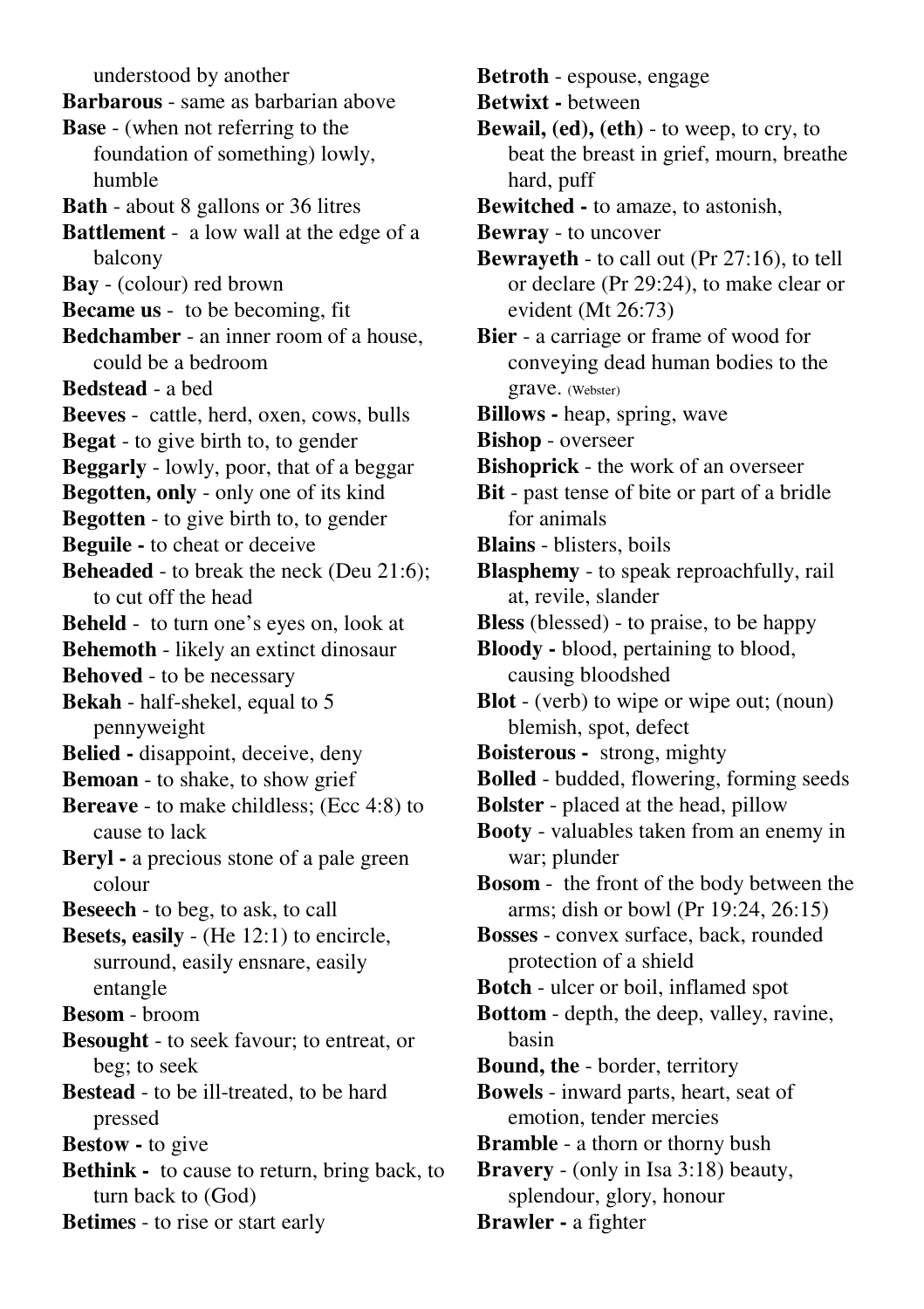**Bray** - cry of a donkey (Job 6:5), to pound in a mortar (Pr 27:22)

**Brayed -** cry out

**Breach** - gap, break, fracture, leak, split; division in the land, a port

**Breastplate** - that piece of ancient armour that protected the breast. An ornament covering the breast of the high priest,

**Breeches** - underwear, drawers, trousers, a priestly undergarment of linen

**Bridechamber** - the room containing the bridal bed, or the room in which the marriage ceremonies are held

**Brigandine** - armour

**Brimstone** - sulphur; a hard, brittle, inflammable substance, of a lemon yellow colour

**Broided** - that which is woven, plaited, or twisted together

**Broidered** - woven or checkered (Ex 28:4), embroidered (all other references)

**Brood -** nest of chicks

**Bruit** - rumour, report, news

**Brutish -** stupid

**Buckler** - a kind of shield, or piece of defensive armour, anciently used in war.

**Buffet -** to strike with the fist, give one a blow with the fist

**Bullock** - young bull, steer; an ox or bull used for plowing, for food, or for sacrifice

**Bulrush** - a plant growing in marshy ground or by watercourses, and used for chair-bottoms, baskets, mats, ropes, etc.

**Bulwarks** - siege-enclosure, siege, entrenchment, fortress; (2Ch 26:15) corner

**Bunches** - cluster; humps (Isa 30:6)

**Bushel** - a basket for carrying or measuring grain

**Butler** - cup-bearer, one who gives drink

**Butlership** - the work of a butler **Buttocks -** the seat of the body

**By and by** - right away, immediately

**Byways** - winding, devious, crooked

**Byword** - a word of speech, can be a sharp or cutting word, a proverb

**Cab** - a dry measure, about 1.5 litres

**Cabins** - a vault or cell, a prison

**Caldron** - (Isa 9:14 only) a plant growing in marshy ground or by watercourses, and used for chair-bottoms, baskets, mats, ropes, etc.

**Calkers** - one who reinforces or plugs seams, leaks, cracks

**Camphire** - a shrub whose flowers grow in bunches having a very sweet smell. A powder made of the leaves and flowers is mixed with water and used by the women to colour the nails of their hands and feet. (Concise Bible Dictionary)

**Candle -** lamp more accurately represents the original than candle. (Fausset's Bible dictionary)

**Candlestick** - a lamp-stand

**Canker** - an ulcer, gangrene

**Cankered** - to be covered with rust

**Cankerworm** - young locust (early stage of development), caterpillar

**Carbuncle** - a gem, precious stone, emerald (Josephus)

**Carefulness** - anxiety, anxious care, care

**Careless** - in security, in safety; (careless women, careless ones) bold

**Carnal** - fleshly, governed by human nature not by the Spirit of God.

**Carriage** - riches, wealth (Judg 18:21); article, vessel, implement, utensil, baggage, goods, burdens. Translations in the KJV of this Hebrew word include: armour, artillery, bag, furnish, furniture, instrument, jewel, pot, psaltery, sack, stuff, thing, tool, vessel, ware, weapon.

**Casement** - window-lattice

**Cast about** - turn round or about or back (OT); to throw around upon (NT)

**Cast clouts -** rags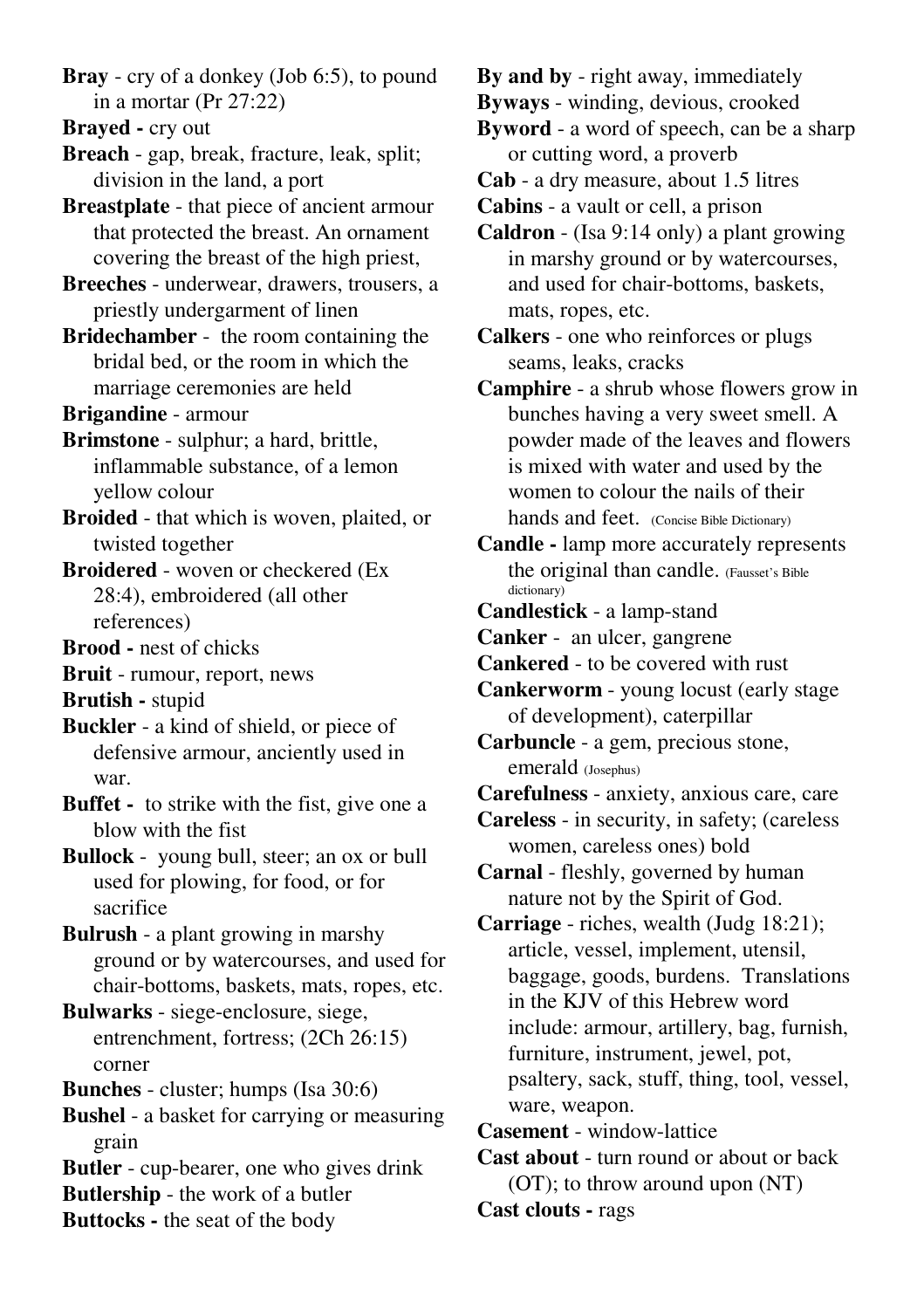**Castaway** - not standing the test, not approved, unfit for, unproved

**Caul** - the lobe or flap of the liver; (Ho 13:8) enclosure, encasement, fine gold

**Cauls** - front band, a netting for the hair

**Causeway** - highway, raised road

**Censer** - fire-holder, fire pan,

**Centurion** - the captain of one hundred men, an officer in the roman army

**Chalkstones** - chalk, lime

**Chambering** - cohabitation, whether lawful or unlawful

**Chamberlain** - official, eunuch (OT); officer who is over the bed chamber (Ac 12:20); manager of household affairs (Ro 16:23)

**Chamois** - the Hebrew word is *zemer*, is held to signify 'leaper.' (Concise Bible Dictionary), mountain sheep, mountain goat, moufflon, gazelle,

**Champaign** - desert plain, steppe, desert, wilderness

**Chancellor** - owner, lord

**Changeable suits of apparel** - (change of raiment) festive dress, holy day clothes, robe of state

**Channel** - a flowing stream

**Chapiter** - the upper part or capital of a column or pillar

**Chapmen** - a man, merchantmen, a seller, a market-man.

**Chapt** - shattered or broken

**Charger** - dish, platter,

**Charity** - love, *agape love*

**Chaste -** pure

**Chasten -** correct, discipline; (Dan 10:12) to humble, to put down

**Check** - correction, chastening

**Chesnut tree** - plane tree, a chestnut tree

**Chide** - strive, contend, quarrel

**Children of the bridechamber** - friends of the bridegroom whose duty it was to provide and care for whatever pertained to the bridal chamber. "These were friends or companions of the

bridegroom and were usually very numerous." (International standard Bible encyclopaedia) **Chimney** - lattice opening where smoke escapes **Chode** - strive, contend, quarrel **Choler** - to be bitter, to be enraged **Chrysoprasus** - a stone of green colour, **Churl** - a tricky, deceitful fellow; a dishonest person; a rogue; a villain. **Churlish** - hard, cruel, severe, obstinate **Cieled** - to cover, overlay **Circumcise (ed, circumcision)** - to cut off the foreskin of a male's genital organ

**Cistern -** well, pit to collect water

**Clamour -** a crying, outcry

**Clave** - to cleave, cut to pieces (Ge 22:3, Jud 15:19, 1Sa 6:14, Ps 78:15, Isa 48:21); to cling, stick, stay close, cleave, keep close, glue together (all other references)

**Cleanness of teeth** - famine

**Cleave (th) -** (only Le 1:17, Ps 74:15, Hab 3:9, Zec 14:4) to split, to divide

**Cleave (th)** - to cling, stick, stay close, (Ac 11:23) to remain with, to continue with; (all other NT use) to glue to, cement together

**Cleft** - hole, crevice

**Clift** - hole, crevice

**Cloke** - a garment worn over a tunic by men of rank

**Closet** - chamber, room, storage room, inner room, secret room

**Clouted** - to patch, spot, be spotted, be coloured

**Clouts** - rags

**Cloven** - split

**Coast** - beside the sea (NT usage)

**Coasts** - border, territory, region, end, extremity (several Hebrew words, but this is the common meaning); seashore, coast, shore (Josh 9:1)

**Coat of mail** - breastplate of scales, body armour

**Cock** - rooster, male chicken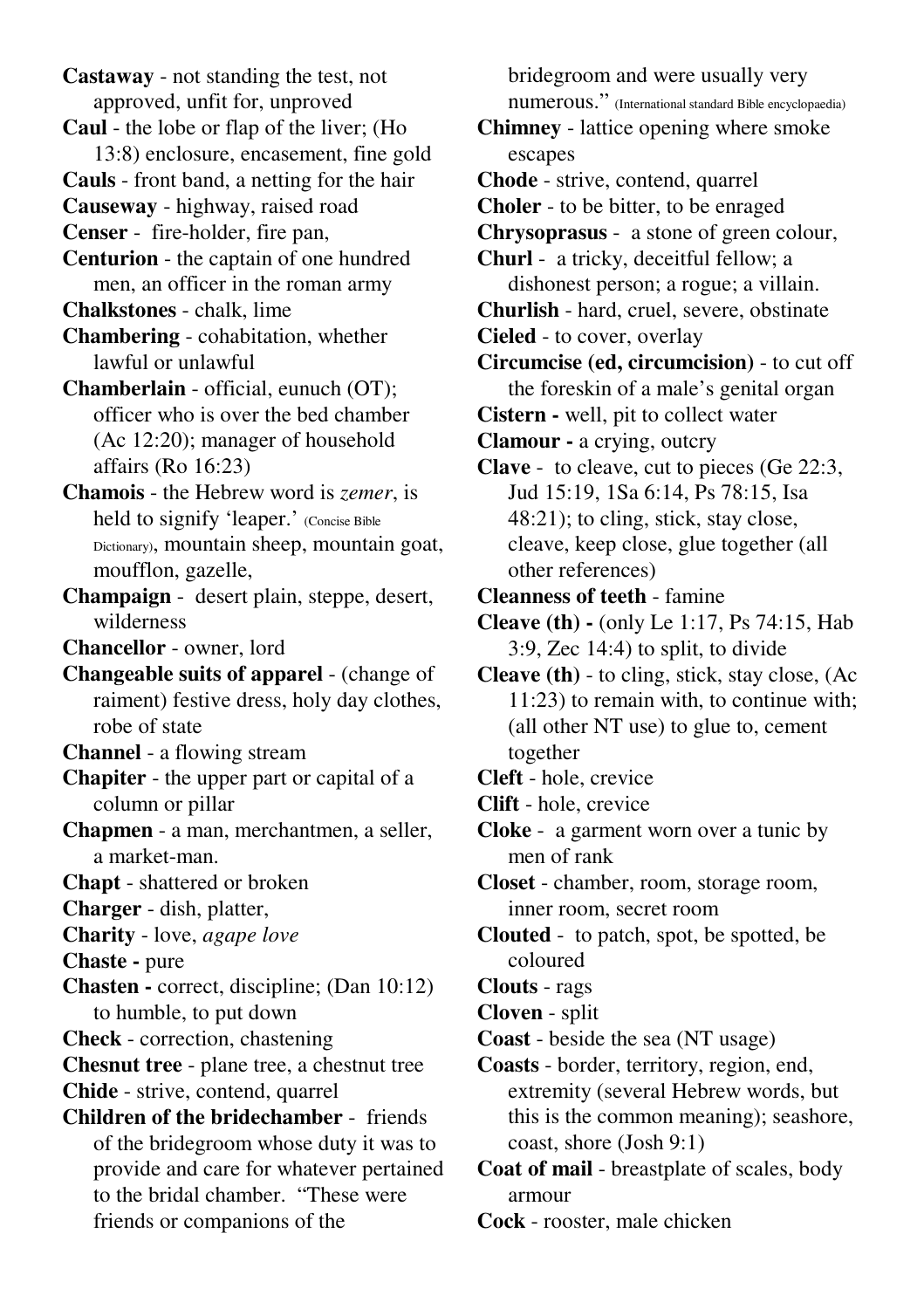**Cockatrice** - poisonous snake

**Cockle** - weeds

- **Coffer**  box, chest
- **Cogitations** thoughts
- **Collops**  a slice of fat
- **Comeliness**  ornament, splendour, honour, charm
- **Cometh**  comes, is coming
- **Commotion**  instability, disturbance, confusion, tumult
- **Communicate**  to share, to fellowship, to give
- **Companied**  to come together, to accompany one
- **Compass** circumference, (under the compass) edge, rim
- **Compass**  go round, turn round, walk around, (doth compass) surround; (fetch a compass) to go around something
- **Conceit**  imagination, view
- **Concision**  to cut up, mutilation. Barnes notes says, "referring, doubtless, also to the Jewish teachers."
- **Concluded**  determine, to shut up together, enclose
- **Concord**  agreement
- **Concourse**  (OT) a place of noise; (NT) a conspiracy, a riot
- **Concubine** in old testament times, a female slave who functioned as a secondary wife and surrogate mother (baker's evangelical dictionary of the Bible)
- **Concupiscence** desire, craving, longing, desire for what is forbidden, lust
- **Condescend**  to yield to, submit to
- **Coney**  an animal similar to a rabbit that lives in the caves and clefts of the rocks.
- **Confection** spice-mixture, perfume, ointment
- **Confectionaries**  those who make confection
- **Conferred**  to speak, to discuss, to consult **Confidences -** those in whom you trust,

trusted allies

**Confound -** to mix up, to scatter; (NT) to dishonour, disgrace, to put to shame

**Confounded** - to be put to shame; to disturb

**Consecration** (consecrate) - to set apart, to install to an office or position

**Constrain (ed, eth)** - to prevail upon, to persuade, to press, to compel

**Contemn** - to spurn or despise

- **Contempt**  to despise; to fill with horror or disgust; (Isa 23:9) to treat with dishonour
- **Contemptible**  to make of no account, despise utterly
- **Contentious**  fond of strife
- **Contrite**  crushed; (Isa 66:2) smitten
- **Convenient**  right, fit, just right; (Pr 30:8) prescribed, allotted
- **Conversant**  to walk about
- **Conversation**  way of life, manner of life, conduct, behaviour
- **Convince**  to convict, to prove to be in the wrong
- **Convocation**  an assembly called together
- **Coriander**  an annual plant with seeds, which are in the form of a little ball of the size of a peppercorn. (Easton's Revised Bible Dictionary)
- **Corn** grain (wheat, barley), in the Bible it does not refer to maize
- **Cornet** a ram's horn, or an instrument that was of a winding shape like a horn
- **Cotes** a stall, a sheepfold

**Couch** - a bed

- **Couching** to stretch oneself out, lie down
- **Coulter**  a ploughshare. "The fore iron of a plow, with a sharp edge, that cuts the earth or sod." (Webster)
- **Countenance**  face, appearance
- **Countervail**  to be like, equivalent, resemble, to agree with
- **Course, by** by lot, by division; (Ezr 3:11) in answer, when instructed
- **Cousin**  a relative by blood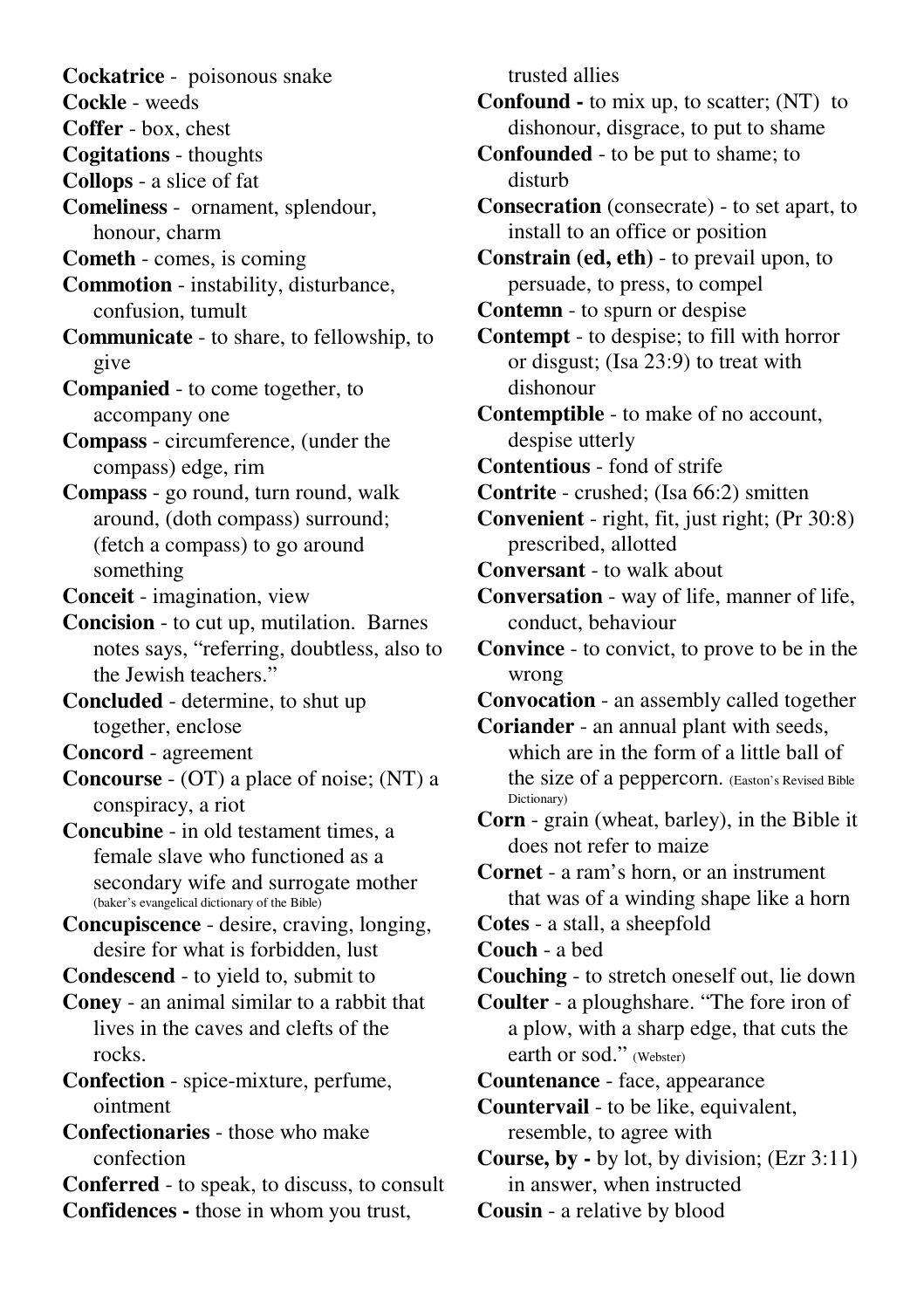**Covert** - covered structure, shelter; (Job 40:21) a thicket; (Jer 25:38) lair, den **Covet (eth, ous)** - to desire, to gain wrongfully, greedy **Covetousness** (covet) **Cracknels -** crumbs, crumbled biscuits **Creature** - a living being **Crib** - manger, feeding trough **Crisping-pin** - bag, purse, pocket **Crookbackt** - hump-backed, crook-backed **Cruse** - jug, bottle, flask **Cubit** - a measure of distance (the forearm), roughly 18 in (.5m). **Cuckow** - a ceremonially unclean bird, possible a gull or seagull **Cumbered** - to draw around, be distracted, be over-occupied, too busy **Cumbereth** - to render idle, unemployed, inactivate **Cumbrance** - a burden **Cummin** - a seed used as a condiment or spice **Cunning** - to know, to be skilful **Curious arts** - magic arts **Curious** - carefully made, thoughtfully made **Custom** - (of women) a way, manner, habit; a statute or ordinance; a toll, duty, tribute, tax **Cut in sunder** - to hew, chop, cut down **Dainties** - delicacies, tasty or savoury food **Dale** (the king's) - valley, vale, lowland, open country **Dam** - a mother, female parent **Damnation** - judgment; the sentence of a judge; the punishment with which one is sentenced; (2 Pe 2:3) destroying, utter destruction **Damsel** - girl, female servant, female slave, little girl, young woman, marriageable girl **Dandled** - to be fondled, to take delight in **Darling** - only one, unique one

**Dash** - to smite, to shatter, to strike against

**Daub** - to seal up, to smear, to coat, to

overlay

**Daysman** - an umpire or arbiter; a mediator, a judge

**Dayspring** - dawn, rising

**Deacon** - a minister, to be a servant, attendant

- **Dearth**  famine, hunger
- **Deck**  to put on, to decorate, to make beautiful
- **Declare**  to make known, recount
- **Decline**  to stretch out, to bend, to turn aside
- **Defamed**  to speak evil of, to revile
- **Defer**  to delay, hesitate, tarry

**Degenerate** - to get worse, to decline in quality

**Delicately** - cheerfully, rich; (to live delicately) in luxury or softly

**Delicates** - luxury, dainty, delight, finery; delight

**Deliciously** - in luxury

**Derided** - to turn up the nose at, to sneer at, to scoff at

- **Derision**  to mock, ridicule, laugh at
- **Describe**  to write down, describe in writing
- **Descry**  to make a search of, to make a reconnaissance
- **Desert place**  wilderness, desolate place, uninhabited
- **Desired** to covet, take pleasure in, delight in; to ask for, to enquire;

**Desolation** - a waste, ruin

**Despise** - to reject, distain, to care little for

- **Despite**  contempt; to insult
- **Destitute**  lacking, needy, naked

**Detest (detestable)** - extremely hatful

**Devotions** - an object of worship, that which is religiously honoured

**Diadem** - (Job 29:14, Isa 62:3) turban, headdress; (Isa 28:5) crown; (Eze 21:26) turban of the high priest, mitre

- **Diet**  meal, allowance, ration
- **Dine** to eat a meal

**Disallowed** - to restrain, forbid; (NT) to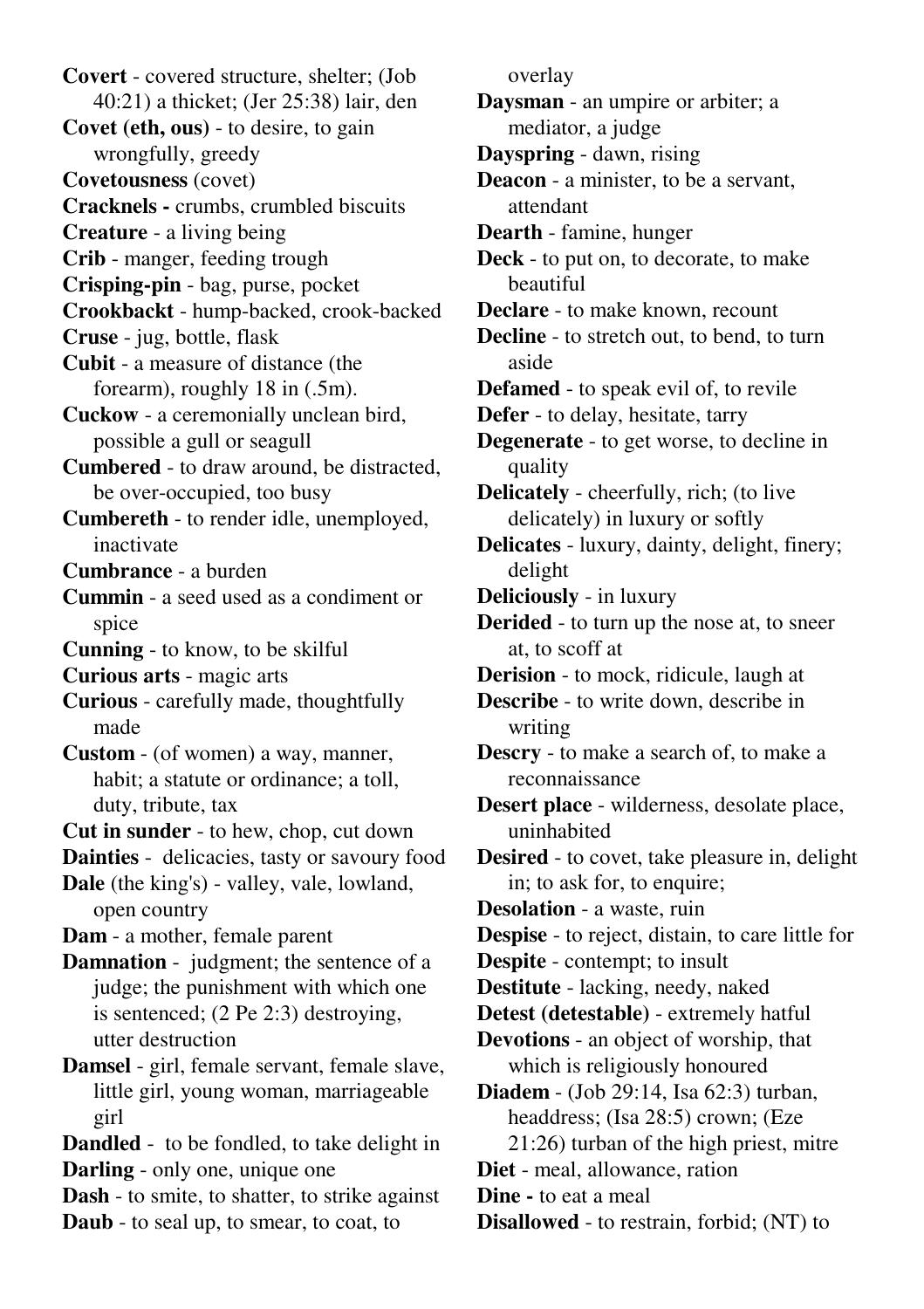disapprove, reject

**Disannul** - (Job 40:8, Isa 14:27) violate; (Isa 28:18) to cover over, to make atonement for; (NT) put away, abolish, render void, disregard

**Discomfited** - to weaken, disable; to beat, crush to pieces; to cause to tremble; (Isa. 31:8) be forced to pay a tax or tribute

**Discover (ed)** - uncover, to be naked

**Disdained** - to despise, reject

**Dismayed (dismaying)** - shattered, broken, afraid; worried

**Dispensation** - stewardship, the management of a household, an administration

**Disposition** - an arrangement, ordinance

**Dissembled (ers, eth) -** to deceive, to hide, to conceal

**Distaff** - the staff that holds the bunch of flax or wool, which, with the spindle are implements of spinning by the hand. (Concise Bible Dictionary)

**Divers** - diverse, various, different, some, certain

**Divination** - the act of divining; a foretelling future events, or discovering things secret or obscure, by the aid of superior beings, or by other than human means. (Webster)

**Divine (divineth, diviners)** - see divination

**Doctor of the law -** a teacher and interpreter of the law

**Doctrine** - teaching

**Doleful creatures** - howling animal like a jackal or hyena

**Doleful** - wailing, lament, mourning song

**Dost** - the second person of do

**Dote (ed)** - (Jer) to be foolish; (Eze) to lust, to love sensually

**Doted** - to love sensually, to lust

**Doth** - to do, to produce

**Doting** - to be sick, to have a morbid fondness for

**Dowry** - a gift, purchase price for a wife, wedding money

**Dragon** - serpent, sea monster, dinosaur; (NT) a great serpent, a name for Satan

**Drams** - a gold coin current in Palestine in the period after the return from Babylon

**Draught -** a haul of fish, to catch fish (only in Luke)

**Draught house** - toilet

**Draught** - human waste (other than in Luke)

**Drave** - drove, past tense of drive

**Dregs** - the leftover substance in the bottom of a vessel

**Dresser** - vine dresser, gardener

**Dromedary** - a young female camel

**Dropsy** - a water retention disease, water accumulates in some part of the body

**Dross** - impurities that separate from a metal when it is heated to liquid

**Drove** - (when not meaning to drive or push) a herd or flock

- **Duke**  chief, governor, captain
- **Dumb**  unable to speak
- **Dung**  manure, offal; refuse
- **Dureth**  to last, third person singular of "to be"
- **Durst**  to dare to do something, to be bold
- **Ear the ground** to work the ground

**Earing, eared** - to plough (plow), to turn over the soil before planting

**Earnest** - pledge, down payment, promise that the full amount will be paid

**Earring** - nose ring, earring

**Easter** - Passover (Greek word *pascha* is translated Passover 28 times and Easter 1 time in the KJV)

**Edify** - to build up

**Effectual** - working, active

**Elder** - one who is older; a leader

**Elias** - Elijah

- **Eliseus**  Elisha
- **Emerods** tumours, haemorrhoids

**Eminent** - exalted, lofty, high, elevated

**Emulation** - zeal, jealousy, envy, strife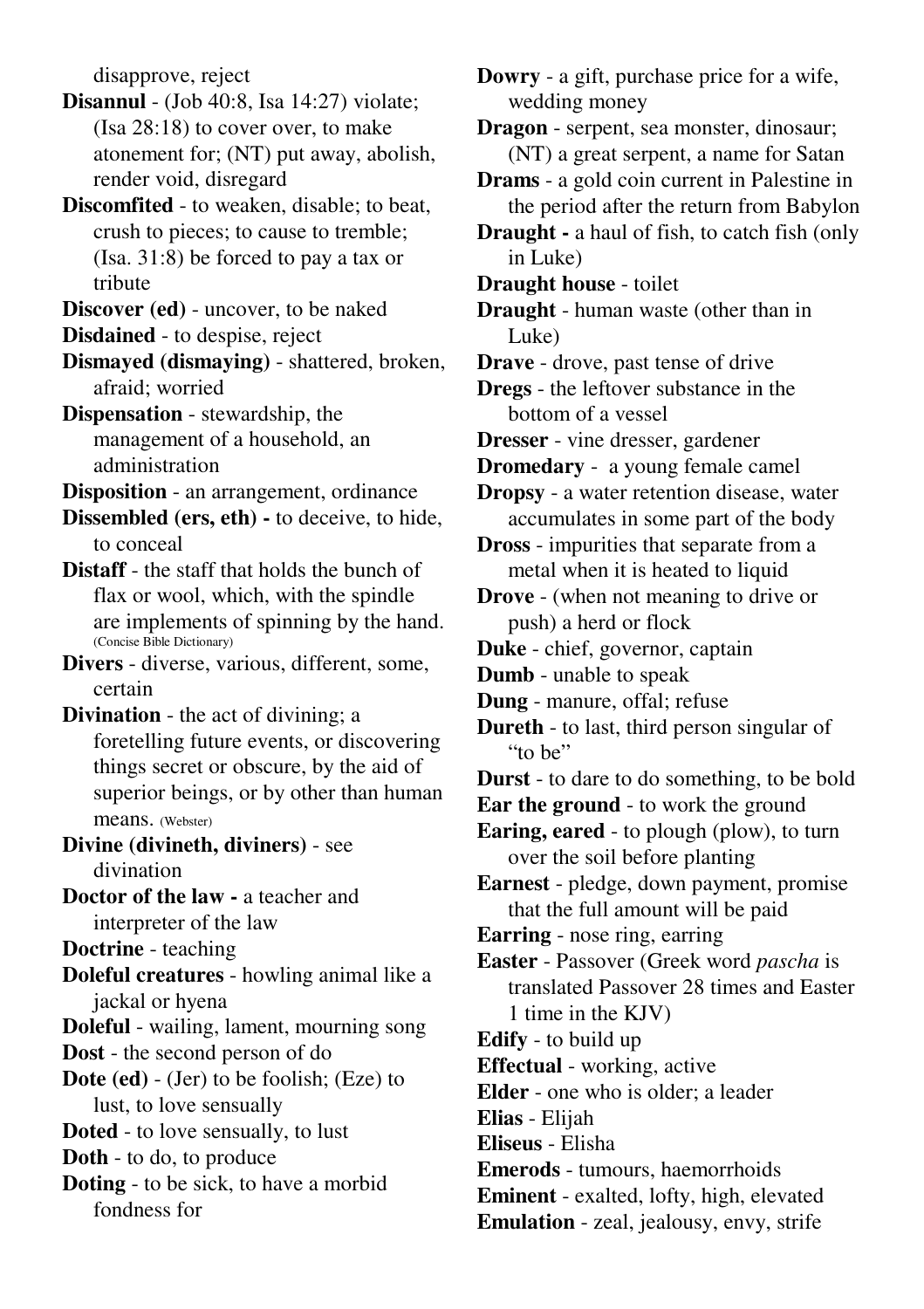**Enchantments** - the act of producing certain wonderful effects by the invocation or aid of demons. (Webster) **Endamage** - to suffer injury **Endue** - to bestow upon, to confer; to know **Engines** - a warlike machine, invention; battering ram **Enjoin** - to ratify, to confirm, to assign, to order **Enlargement** - space (deliverance) **Enmity** - hatred **Ensample** - example, mark, blow, pattern **Ensign** - a signal; display **Ensue** - to run swiftly in order to catch something **Enterprise** - plans, undertaking **Entreated** - to treat something (good or evil) **Environ** - to surround, compass **Ephah** - a dry measure equalling 22.986 L **Ephod** - priestly garment, shoulder-cape or mantle, outer garment **Epistle** - letter **Equity** - uprightness, (Ec 2:21) success **Ere** - before **Esaias** - Isaiah **Eschew** - to turn away from, to shun **Espousals** - wedding (So 3:11); engagement (Jer 2:2); **Espoused** - to be engaged for marriage **Espy** - to look about, to spy, to watch **Estate** - (estate of men) manner; royal power, dominion, kingdom; (low estate) condition; (former estate) former condition or situation; (stand up in his estate) pedestal, office **Estate of the elders** - body of elders **Estrange** - to be a stranger, foreigner; (to estrange something) to profane it **Eunuch** - a castrated male, often an officer **Eventide (eveningtide)** - evening, night, sunset **Every several** - every single **Every whit** - the whole thing, completely,

every word **Evidently** - plainly, openly, clearly **Evilfavouredness** - evil, bad characteristic **Exact (ed. eth)** - to extract, demand payment; (2Ki 15:20) to bring out **Exaction** - burden **Exchangers** - money-changer, broker, banker **Execration** - oath, curse **Exhortation** - to beg, to call near, to comfort, to entreat **Expecting** - to look for, to wait for **Experiment** - proving, trial, to test the worth **Expound (ed)** - to declare, publish, proclaim, explain **Extol** - to lift up, to exalt **Extortion** - (Ps 109:11) to lend; (Isa 16:4) to oppress; (NT) to rob, plunder **Eyesalve** - eye medication or cream **Eyeservice** - to work only while the boss is looking **Fain** - (OT) to go, to flee, to hasten, to come quickly; (NT) to turn upon a thing, to have a desire for, to lust after **Fairs** - wares, goods **Fallow ground** - freshly plowed, ground not yet planted, tillable, untilled **Familiar spirit** - spirit of a dead one, ghost **Familiars** - peaceable men, intimate friends **Famished** - to be hungry **Fan** - (a fan, the fan) a pitchfork, winnowing shovel; (to fan) to scatter, winnow, toss grain in the air to separate the chaff **Fare** - (1Sa 17:18) welfare, how one is getting on; (Jon 1:3) passage money; (Ac 15:29) farewell, good-bye **Fared** - to gladden, make joyful **Farthing** - two different Roman brass coins are translated by this word: one of these, the *assarion*, (Mt 10:29, Lu 12:6), was worth less than a cent; the

other, the *kodrantes*, (Mt 5:26), was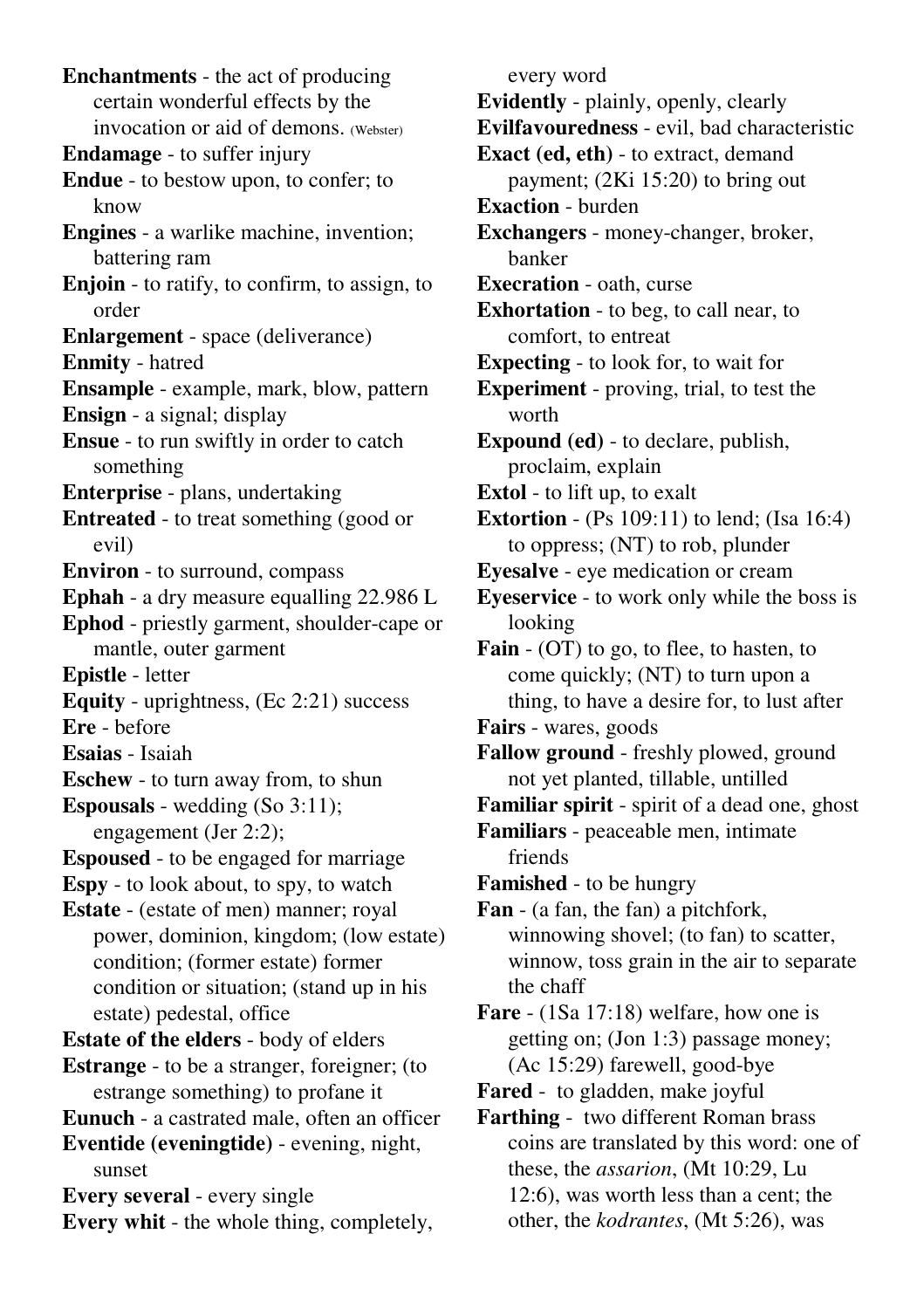probably nearly four mills. (American tract society Bible dictionary)

- **Fast**  (fast close) to restrain, stop; (fast asleep) soundly; (bind fast) to tie; (fast by) close; (keep fast) stay close, follow closely; (to fast) to abstain from food; (stand fast) station oneself, stand still; (haste fast) to a great degree. (Check original word for exact definition).
- **Fat**  grease, marrow; choicest best part; well-fed, plump
- **Fathoms**  about 2 mitres
- **Fatling**  well-fed cattle
- **Feign (ed)**  to pretend, to simulate
- **Feller**  one who cuts trees
- **Felloes**  Hebrew word means "the spoke of a wheel"
- **Fens**  swamp, marsh
- **Fetters** a fetter, metal shackle for the feet
- **Fillet (s)** a band, that which binds two things together
- **Finer**  refiner, smelter, goldsmith
- **Fining pot** crucible, a melting pot
- **Firebrand**  a burning stick taken out of the fire. (Nelson's illustrated Bible dictionary)
- **Firkin** about 9 gallons or 34 litres
- **Firmament**  the region of the air; the sky or heavens. (Webster) air around the earth supporting a water canopy above.
- **Firstling** firstborn offspring
- **Fitches** a grain, perhaps black cummin or spelt
- **Flagon** *of wine* a raisin-cake
- **Flags**  reeds, water plant
- **Flakes** refuse, hanging parts, folds
- **Flay** remove the skin
- **Fleshhook** three-pronged fork
- **Flower**  but, sprout; blossom; flower; (flower of their age) as men, or perhaps as young men; (flower of her age) overripe, prime of life
- **Flowers** (when speaking of a woman) her menstrual period
- **Flux** dysentery, bowel ailment
- **Fodder**  food or dry food for cattle, horses and sheep, as hay, straw and other kinds

of vegetables. (Webster)

**Fold** - a place to lie down or stretch out; an abode; a meadow, a pasture, a paddock

**Folden** *together* - to interweave

- **Forasmuch** in consideration that; seeing that; since; because that; followed by as. (Webster)
- **Forbad**  to command not to do something; to hinder, prevent, forbid
- **Forbear (ance, ing)**  to stop, cease; (Neh 9:30) to delay; to restrain; to be silent; to abstain. (Many original words. See lexicon for exact definition).
- **Forborn**  to cease, stop, come to an end
- **Ford (s)** pass, passage way
- **Foresaw (foreseeth, foreseeing)**  to see before
- **Foreship**  bow or front of a ship
- **Fornication**  illicit sexual intercourse, primarily but not exclusively refers to those not married and adultery applying to those married.
- **Forsake (n)**  to let something go, to send away, to leave
- **Forsomuch**  for, because, in as much
- **Forsook** to let something go, to send away, to forsake
- **Forswear**  to swear falsely,
- **Forthwith**  speedily, immediately
- **Forward,** *to be*  to be resolved or determined
- **Founder**  smelter, refiner, goldsmith
- **Fourfold**  four times as much
- **Fourscore**  eighty (score is twenty)
- **Foursquare**  to have four sides, to be square
- **Fowler**  a hunter who pursues wild fowls for food.
- **Fowls**  birds
- **Frame** (Jud 12:6) form it right; (Ps 103:14) form; (Eze 40:2) structure; (Eph 2:21) fitted together; (He 11:3) thoroughly completed
- **Frankly** openly, freely, without reserve
- **Fray** to terrify, frighten, cause to tremble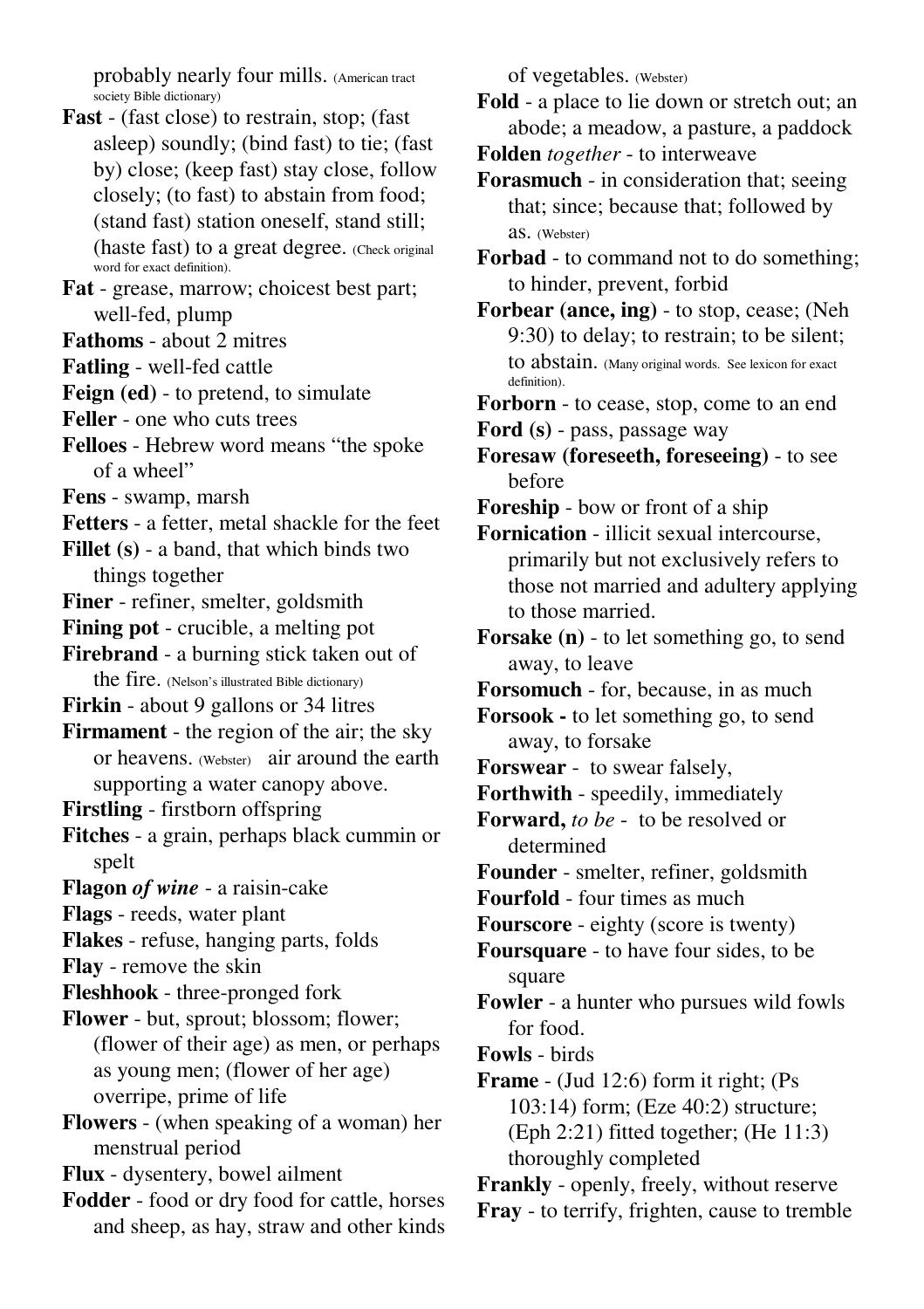**Fret** - (Le 13:55) a boring or eating out, hole, hollow; (1Sa 1:6) to tremble; (Ps 37:1,7,8, pr 24:19) to get all heated up; (Isa 8:21) to put onself in a rage

**Frontlets** - a brow band, band worn on the forehead

**Froward** - a perverse thing; twisted; to turn, to go wrong; crookedness

**Fuller** - a washer of garments

**Furbish** - to scour, polish

**Furlong** - 185 metres, 606 feet (some claim 201 metres, 660 feet)

**Furniture** - (Ge 31:34) an enclosed riding space erected on a camel's saddle; (all other references) implements, tools, utensils

**Furrow (s)** - trench, groove; groove made by a plow; (Eze 17:7,10) garden terrace or bed; (Ho 10:10) eyes

**Fury** - heat, rage, hot displeasure, indignation, anger, wrath, poison

**Gaddest -** to go to and fro

**Gainsay** - to speak against, contradict, refute

**Galbanum** - a kind of resin or gum

**Gall** - venom, bitter, poisonous; anything extremely bitter

**Gaped** - to open wide *the mouth*

**Garner** - storehouse, granary

**Garnish** - to adorn, to decorate

**Garrison -** a body of troops or soldiers

**Gat** - got

**Gave up the ghost** - died, to breathe out, breathe out one's life, breathe one's last, expire

**Gazingstock** - a sight, a spectacle; (NT) to expose to contempt

**Gedeon** - Gideon

**Gender (gendereth)** - to breed; to produce

Gerahs -a 20<sup>th</sup> part of a shekel

**Ghost** - spirit; (Holy Ghost) Holy Spirit

**Gier eagle** - carrion vulture

**Gin** - trap, snare, bird trap

**Gird -** to bind with a belt

**Girdle** - sash, waistband, belt

**Girt** - to wear a girdle or belt

**Give place** - to yield; to give space

**Glean** - to gather the stalks and ears of grain which reapers leave behind them. (Webster)

**Glede** - bird of prey; perhaps kite or hawk

**Glistering** - (OT) fair colours; (NT) to shine, be radiant

**Go to** - come!

**Goad -** a pointed instrument used to

stimulate a beast to move faster. (Webster)

**God forbid** - far be it from, let it not be

**God speed** - to wish well, to greet

**Goeth about** - (OT) to walk about; (NT) to seek in order to find

**Going about** - (OT) to compass, to go around; (NT) to seek in order to find

**Goodly** *trees* - ornamental, honourable

**Goodman** - a husband or master of a house

**Gospel** - good tidings, good news

**Gotten** - to get, to acquire, to collect property

**Grace** - unmerited favour, pleasure, good will

**Graff** - to graft, to insert a small shoot of a tree into a cut in another tree.

**Graven image** - an idol

**Graving** - engraving tool, stylus, chisel

**Gravity** - the characteristic of a thing or person which entitles to reverence and respect, dignity, honour

**Greaves** - leg armour

**Grecians** - Greek-speaking jews

**Grisled** - spotted or marked

**Grove -** (Ge 21:33) a tamarisk tree; sacred poles representing ashtoreth, a sensual Canaanitish goddess, set up near an altar, the supposed partner of Baal

**Guestchamber** - guest room, an inn, lodging place, an eating room,

**Guile** - deceit; (Ex 21:14) shrewdness

**Guilty of** - liable of, worthy of punishment

**Gutter** - pipe, spout, conduit, water conduit

**Habergeon** - a coat of mail or armour to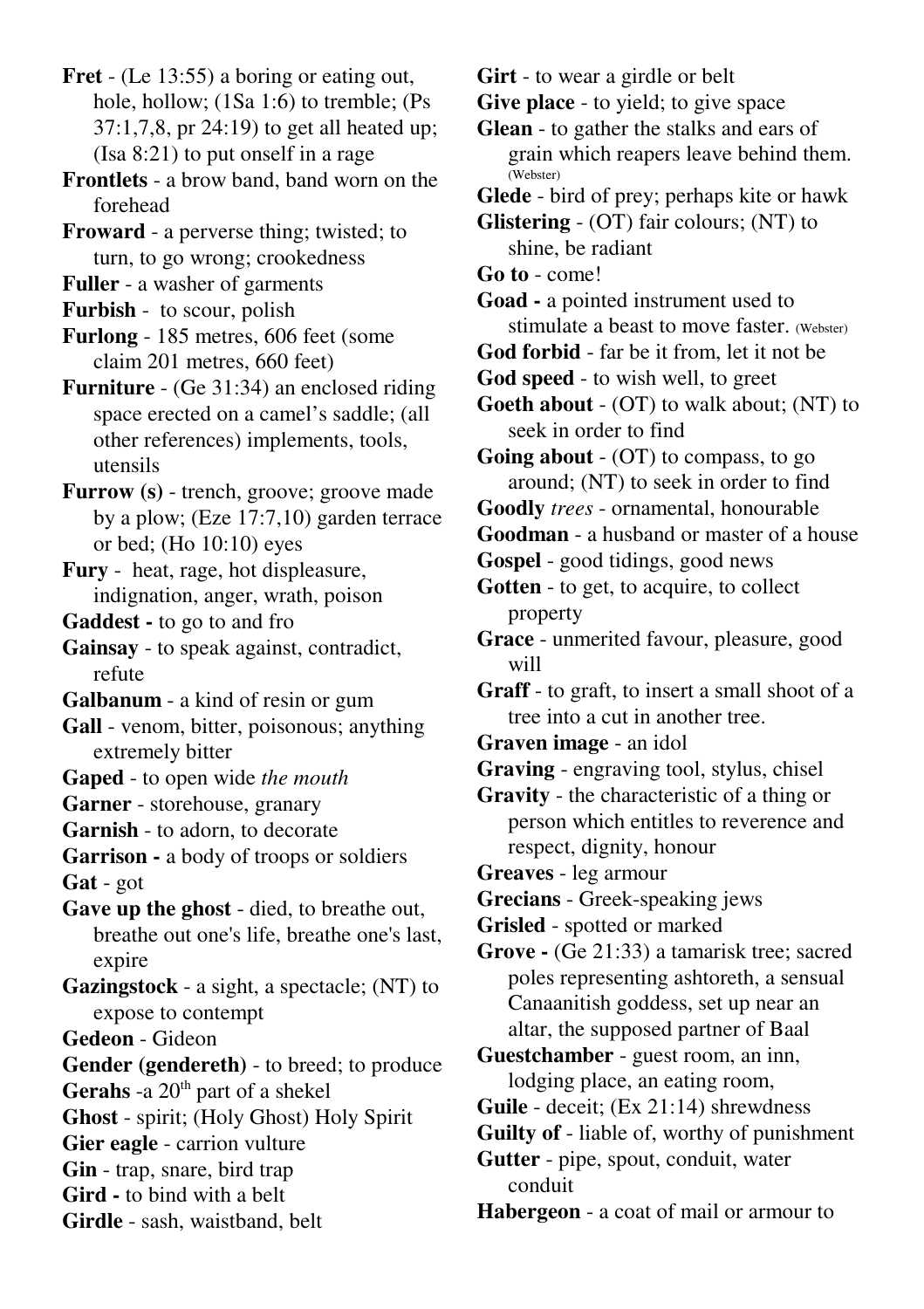defend the neck and breast. It was formed of little iron rings united, and descended from the neck to the middle of the body.

**Habitation** - dwelling place, abode

**Haft** - the handle of an instrument

**Hail** - when not frozen rain it is a greeting of gladness

**Hale** - to draw down, to pull down

**Hallow** - to sanctify or set apart as holy

**Halt** - (1Ki 18:21) to spring or pass over; lame, crippled, one who cannot walk

**Handbreadth -** a spread of the hand, i.e. a palm-breadth (not "span" of the fingers). (Strong's)

**Hap** - chance, fortune, fate

**Haply** - (if haply) oh that!, if only!; perhaps; by any means

**Hard by** - beside or near

**Hardly** - with difficulty, not easily; (deal hardly) to afflict or oppress

**Harlot** - a prostitute, a woman who sells her body for sexual uses

**Harrow** - an instrument of agriculture used to break the clods of dirt

**Hart** - stag, deer

**Hast** - have

**Hath** - has

**Haughty** - high, to be haughty, be arrogant

**Haunt** - foot, place of the foot, dwelling

**He ass** - a male animal used to carry cargo similar to a donkey or mule

**Headlong** - hastily, to fall head first

**Heady** - rash, reckless

**Heaps** - piles

**Heath** - nakedness, stripped; a dry tree

**Heathen** - people, nations, non-Jews

**Held his peace** (their peace) - to keep silent

**Help meet** - helper, aid, "literally, a helper, as over against him, i.e. corresponding to him" (Pulpit Commentary)

**Helve** - wood, in context the handle of an axe

**Henceforth -** (many original words but all

with similar meanings) still, again, besides, now, from now on

**Heresy** - a choosing, a choice, same word translated "sect."

**Heretick** - schismatic, factious, a follower of a false doctrine

**Heretofore** - three days ago, day before yesterday; yesterday, recently

**Herewith** - on these conditions

**Hewn** - to cut, to cut out, to quarry

**Highminded** - proud, puffed up with pride

**Hin** - a Hebrew liquid measure of about 6 **litres** 

**Hind (s)** - doe, deer

**Hinder** *part, sea, end* - the rear

**Hireling** - hired labourer

**Hiss** - to whistle, to pipe

**Hither** - here, to this place, in this same spot

**Hitherto** - until now, before; onward; not yet

**Hoar; hoary** - white, gray, old age

**Hoised** - to lift up, to raise up

**Hold to** - to hold firmly, cleave to

**Holden** - done, made, observed; to hold, to support

**Holpen** - (Ps 83:8) to help militarily; to help

**Homer** - a dry measure, originally a donkey's load, some estimate it to be about 230 litres

**Honest** - good, excellent in its nature and characteristics, praiseworthy, honourable

**Hook** - (Job 41:2 only) a plant growing in marshy ground or by watercourses, and used for chair-bottoms, baskets, mats, ropes, etc.

**Horn** - bonelike substance growing from the head of an animal; horns were sometimes use for vessels; an emblem of power or strength

**Hosanna** - oh save!, an exclamation of adoration (strong's dictionary)

**Hosen** - a garment, no specifics known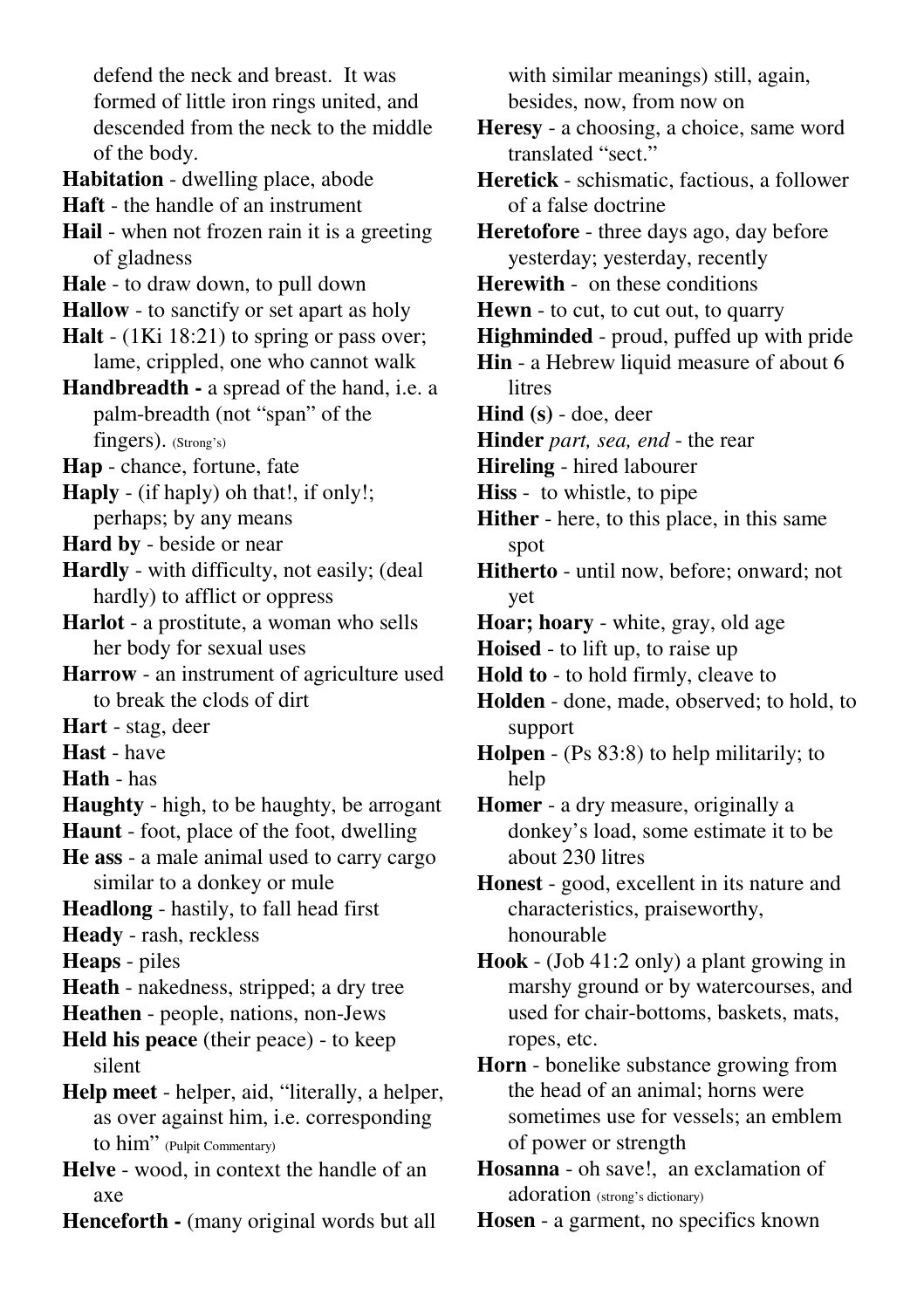**Hough** - cut the hamstring of an animal **Hungered** - to be hungry

**Husbandman (husbandmen)** - plowman, husbandman, farmer; working the land, yet not owning any of it; tiller of the soil, a vine dresser

**Hyssop** - a bitter herb

**Ignominy** - shame, disgrace, dishonour

**Imagery** - image, idol, figure, picture, imagination.

**Immortal** - not able to corrupt or decay

**Immutable** - unchangeable

**Impenitent** - admitting no change of mind, unrepented

**Impervious** - haughty, arrogant, domineering

**Implacable** - "one who cannot be persuaded to enter into a covenant" (Vine's Dictionary)

**Implead** - accuse, bring a charge against

**Importunity** - lack of feeling of shame, shamelessness

**Impotent** - weak, feeble, disabled

**Impudent -** strong, stout, to prevail, mighty, hard, cruel, severe

- **Impute**  to charge, reckon, regard, think
- **In any wise**  (see original words in a lexicon as there are many with varied meanings)

**Inclose** - enclose, surround; to shut up on all sides

**Incontinent (incontinency)** - without selfcontrol

**Indignation** - anger, wrath

**Inditing** - to keep moving, stir

**Infamy** - defaming, evil report, slander

**Infidel** - unbeliever

**Infolding** - to take hold of oneself, to flash about

**Iniquity -** sin, guilt, unrighteous, transgression, wickedness

**Inkhorn** - inkwell, pot of ink

**Inordinate** - without restraint

**Inquisition** - to seek, to search, to investigate

**Instant** - urgent, pressing, to press upon

**Instantly** - with haste, earnestly

**Intercession** - entreaty, to intercede for one, a prayer for someone else

**Issue of blood -** a flow of blood

**Jangling** - vain talking, empty talk

**Jeoparded** - to reproach, despise, endangered

**Jephthae** - Jephthah

**Jeremy** (**Jeremias**) - Jeremiah

**Jesus** - (Ac 7:45, He 4:8) Joshua

**Jewry** - judaea, in a narrower sense, the southern portion of Palestine lying on this side of the Jordan and the dead sea, to distinguish it from Samaria, Galilee, Persea, and Idumaea

**Jonas -** Jonah

**Jot** - the smallest Hebrew letter

**Jubile** - (Le 25:9) alarm; "the name of the great semi-centennial festival of the Hebrews. It lasted for a year. During this year the land was to be fallow, and the Israelites were only permitted to gather the spontaneous produce of the fields (Le 25:11,12). All landed property during that year reverted to its original owner (Le 25:13-34, 27:16-24) and all who were slaves were set free (Le 25:39-54) and all debts were remitted." (Easton's Revised Bible Dictionary)

**Justification** - the act of God declaring men free from guilt and acceptable to him

**Kerchief** - long veil, a cloth that covered the head

**Kin (kindred, kinsman)** - a blood relative; (Nu 5:8 and book of ruth) a kinsmanredeemer, a brother or near relative that was allowed to marry a widow and buy her land to carry on the name of the dead.

**Kine** - a cow or heifer (young female cow) **Knop** - knob, flower bud

**Lade (laded, laden, ladeth)** - to load

**Lamentation** - crying, wailing, mourning

**Lamented** - to mourn, to lament, of singers of dirges, to wail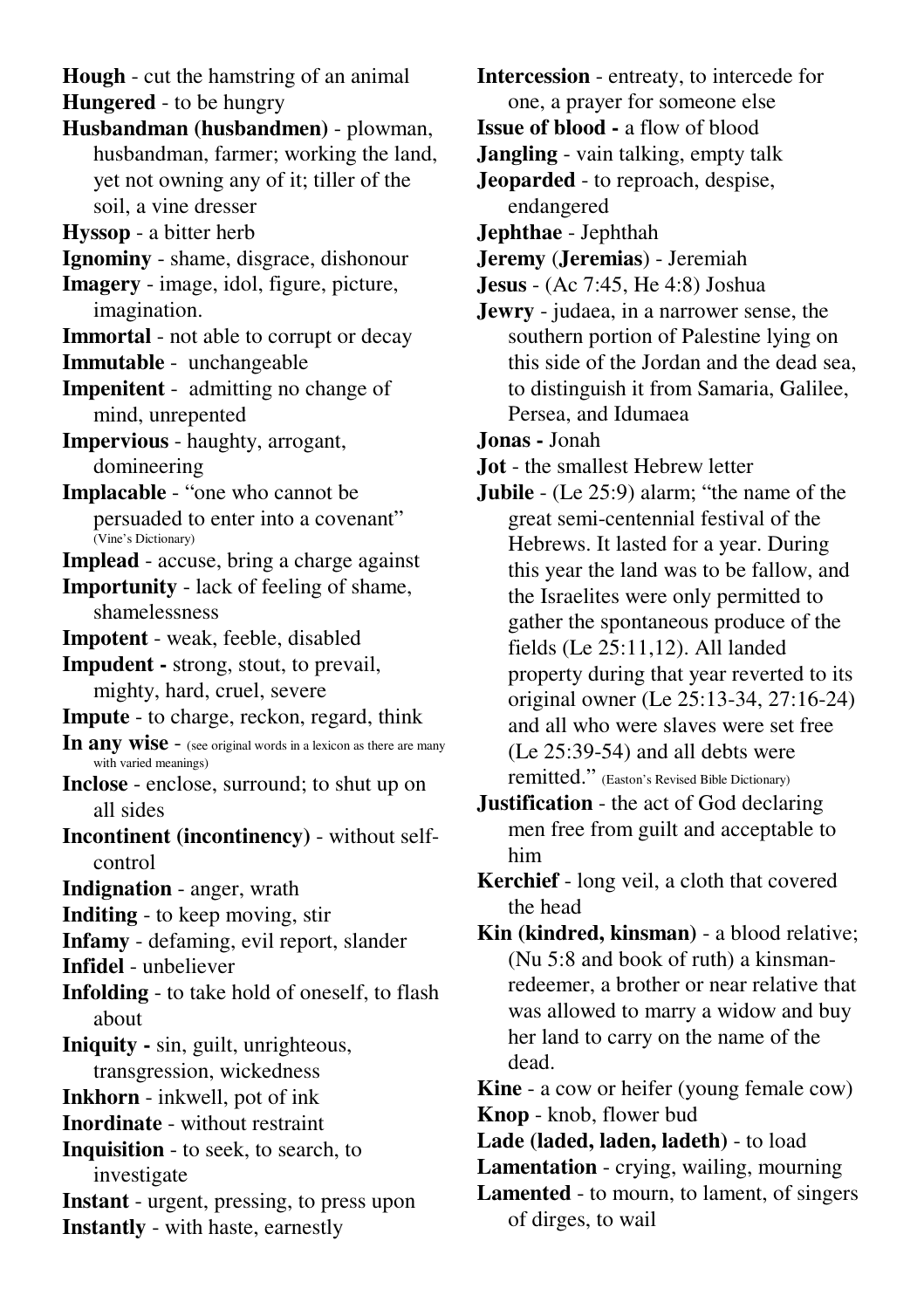**Languish (ing, eth, ed)** - to be weak, to droop, to be exhausted; (Ps 41:3) to be ill

**Lascivious** - uncontrolled lust

**Latchet** - the strap or tie that fastened on a shoe or sandal.

**Laud** - to approve or to praise

**Laughed him to scorn** - to laugh at in contempt; to turn to ridicule or make sport of; to mock; to treat with scorn by laughter. (Webster)

**Laver** - a wash basin, a pot or a pan

**Lawyer** - in the NT an interpreter and teacher of the Mosaic law

**Layeth at** - to reach at

**Leasing** - lying, falsehood, deceit

**Leathern** - made from leather or hide

- **Leaven** yeast, something that when added to another substance causes it to swell or grow
- **Lees**  dregs, sediment in a bottle

**Left** (doing something) - (Lu 5:4) to cease or stop, (not left hand, not to leave behind)

**Legion** - a legion, a body of soldiers whose number differed at different times, and in the time of Augustus seems to have consisted of 6826 men (Online Bible Lexicon)

**Let (letteth)** - to hold back, detain, restrain

**Leviathan** - sea monster, dragon, large aquatic animal, perhaps the extinct dinosaur, plesiosaurus, exact meaning unknown

**Lewd** - wicked, evil

**Libertines** - freed slaves

**Lien** - to lie down with

**Lieutenants** - a governor of a Persian province

**Lign-aloes** - aloes wood, a fragrant tree

**Ligure** - a precious stone, possibly jacinth

Liking - (good liking) to be healthy,

(worse liking) to fret, be sad, be angry **Lintel** - the head-piece of a door-frame (Webster)

**Listed (listeth)** - to desire, to love, to take

delight in; to choose

- **Litters**  a carrying vehicle, a covered wagon
- **Lively** vigorous; to be alive

**Loathsome** - (Nu 11:20) nauseating; (Job 7:5) to flow, run; (Ps 38:7) burning; (Pr 13:5) to stink, smell bad

**Loft** - a roof room, roof chamber

- **Log**  a liquid measure equal to about one half litre
- **Loins** the hip, thigh, flank; the body area of procreation
- **Look to** to look at, to regard
- **Lop**  to cut off
- **Lot, a** a portion of something
- **Lots**  an object used in casting or drawing lots, which was either a pebble, or a potsherd, or a bit of wood. The lots of several persons concerned, inscribed with their names, were thrown together into a vase, which was then shaken, and he whose lot fell out first upon the ground was the one chosen.

**Loweth (lowing)** - the moo of cows

**Lowring** - sad, sorrowful; cloudy skies

- **Lucre** profit, gain; greedy for money;
- **Lusty**  fat, rich, robust, stout
- **Made as though** to pretend

**Magnifical** - great, magnificent

**Maimed** - disabled

**Malefactors** - a wrong-doer, i.e. criminal

**Mallows** - a plant that grows in salt marshes

- **Mammon**  materialism, riches, money personified
- **Mandrakes**  an unknown fruit
- **Manifest**  to make know or visible
- **Manifold**  many or varied
- **Manner** (several original words used in many ways) way, path, way of living; speech, words, occupation; a judgment; kinds, types, sort

**Mansions** - dwelling places, residences

**Mantle** - rug, blanket; a robe; a large overgarment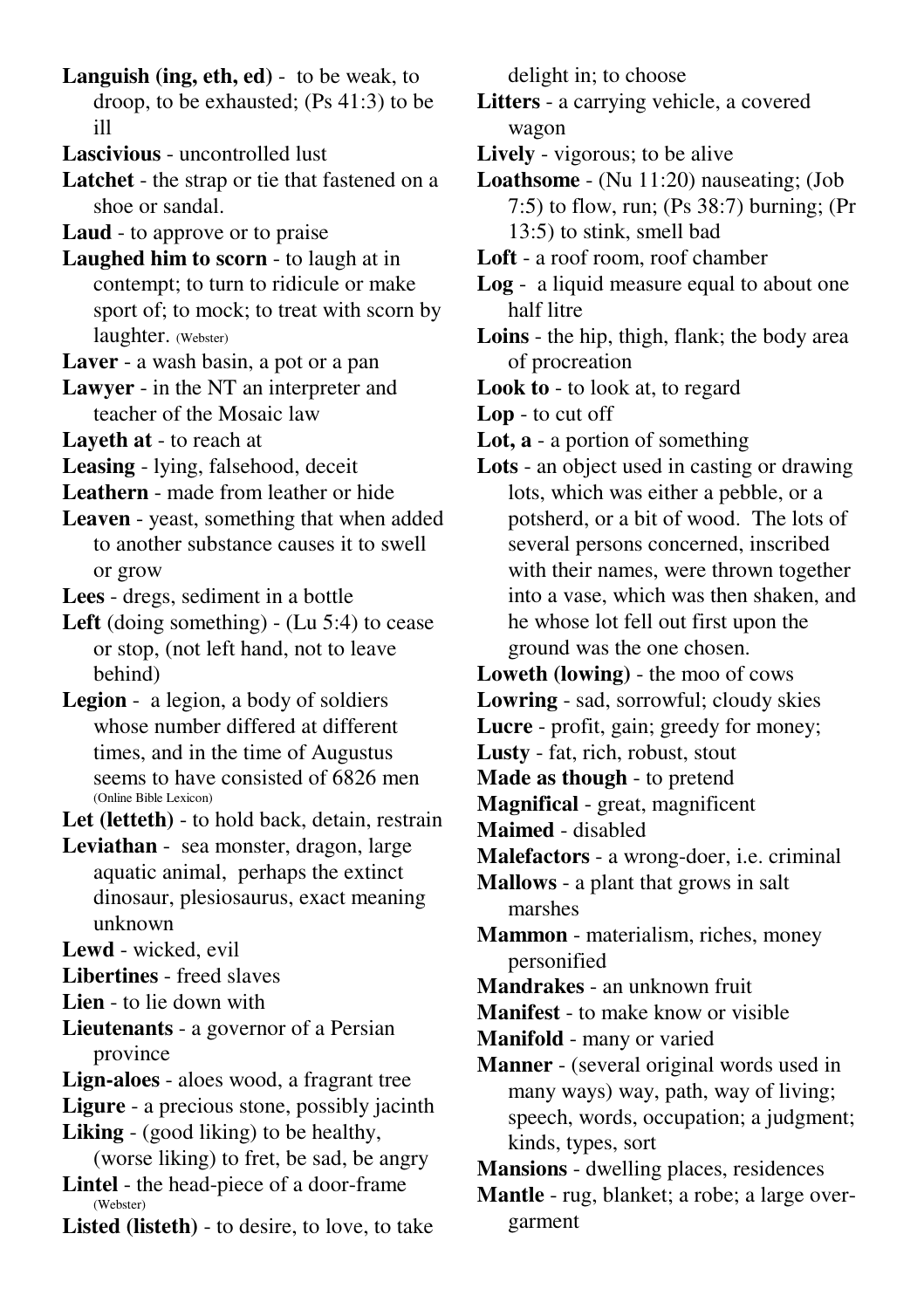**Maranatha** - the lord is coming **Marishes** - marshes, swamps, wetlands **Marrow** - fat, choicest, best part **Mart** - a place to gain from merchandise **Maschil** - word occurring in the headings of several of the psalms, signifies instruction **Mastery, masteries** - (OT) victory; (NT) a contest, to fight **Matrix** - womb **Matter** - (Jas 3:5) a forest, a woodland **Mattock** - (1Sa 13:20) a plowshare; (Isa 7:25) a hoe **Maul** - a scattering club **Maw** - stomach **Mazzaroth** - some noted constellation **Mean men** - obscure, insignificant, low **Meat** - food of any kind, sometimes the flesh of an animal **Meek** - poor, humble, mild, gentle **Meet** - (not the word "to meet" something), right; fitting, useful, proper **Menstealers** - a slave-dealer, kidnapper **Mess** - portion **Messiah, messias** - the anointed one, Christ in the NT **Mete** - to measure, to measure out **Meteyard** - a measurement, act of measuring **Milch** - giving milk to its young **Mincing** - to skip, trip, take little steps **Minish (ed)** - diminished **Ministration** - service **Mire** - mud, clay **Mirth** - joy, gladness, rejoicing **Mite** - small brass coin, about 1/5 cent **Mitre** - turban, also called a diadem **Mollified** - to be soften **Morrow** - tomorrow, the next day **Mote** - a dry stalk or twig, chaff **Motions** - afflictions, passions, misfortunes **Mount** - (usually a hill or mountain); a military mound, bank of earth, a rampart **Mufflers** - veils

**Munition** - fortress, stronghold, hunting implement **Murrain** - cattle disease **Mustered (mustereth)** - to go forth, wage war, fight; to cause to go forth **Napkin** - handkerchief **Naught, naughty, naughtiness** worthless, bad, evil **Naves** - hubs of a wheel or the rims **Nay** - no **Necromancer** - one who seeks to talk to the dead **Neesings** - sneezing **Nephew** - (OT) son, grandson, child; offspring; (NT) a descendant, especially a grandchild **Nether** - lower, lower parts; (nethermost) lowest **Nigh** - near **Nineve -** Nineveh **Nitre** - carbonate of soda **Noe** - Noah **Noised abroad** - talked about **Noisome** - destructive, ruinous, bad, unpleasant, malignant; of a bad nature **Nought** - for nothing, without cause; to frustrate, make ineffectual **Nought, set at** - to treat as a zero, to make of no account, despise utterly **Obeisance** - to bow down before **Obstinate** - strong, stubborn **Occupy** - to exchange, trade, do business **Occurrent** - occurrence, happening, chance **Odious** - (1Ch 19:6) to stink; (Pr 30:23) hateful **Offend** - to deal corruptly, deceitfully ; cause to stumble or fall **Offscouring** - dirt rubbed off, scrapings **Oft** - often **Omer** - a dry measure about 2 litres **Omnipotent** - all powerful **Onycha** - supposed to be the odoriferous shell of the onyxfish (Webster) **Oracle** - speech, word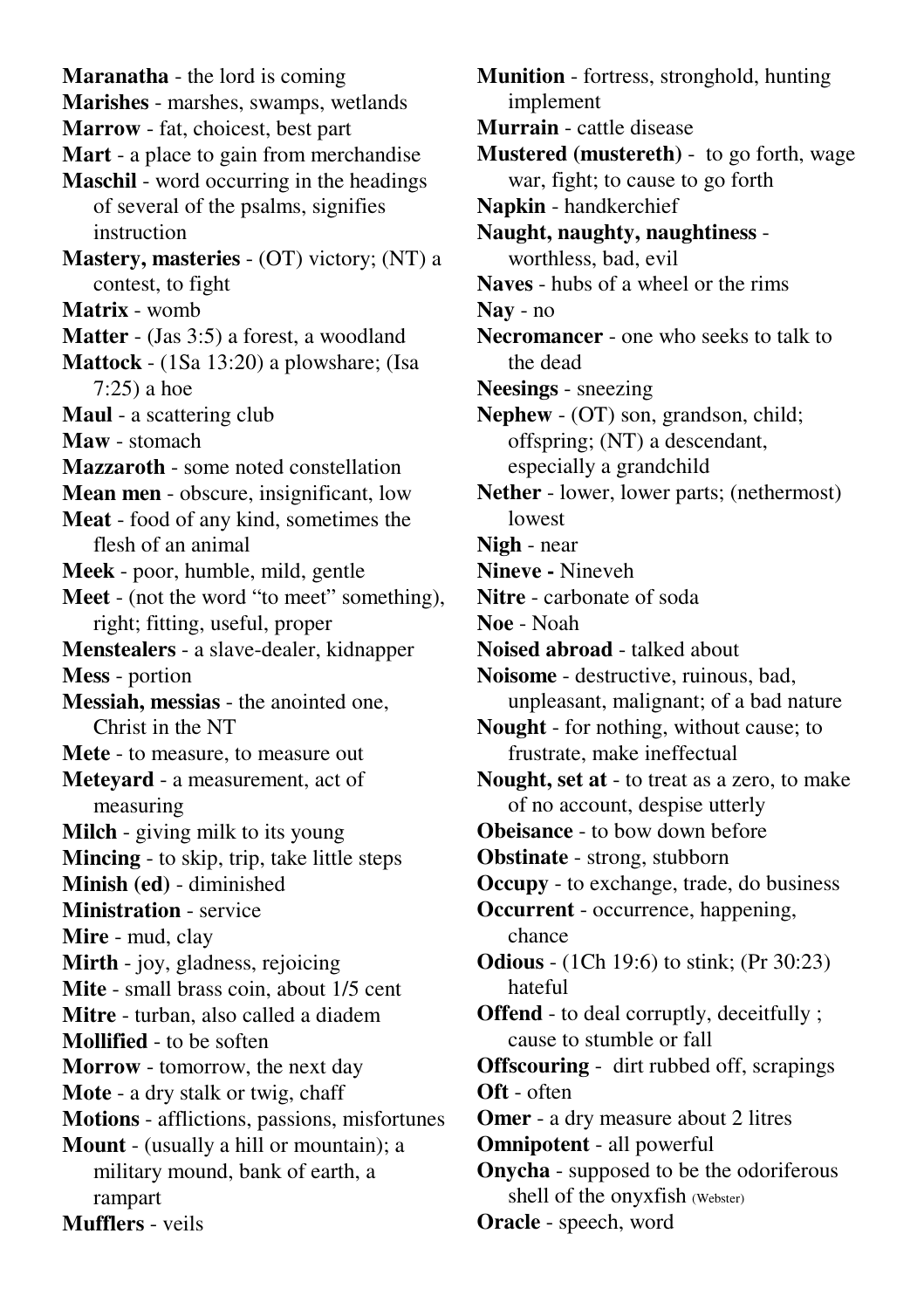**Osee** - Hosea **Ossifrage** - bird of prey, perhaps bearded vulture **Ouches** - settings **Ought** *against* - something against **Outgoings** - border, a going out, extremity, end **Outlandish** - foreign, alien, unknown **Outwent** - to go before, precede **Overcharged** - to weigh down **Overlive** - outlive, to live longer than **Paddle** - a stake or pin, used like a small shovel **Painful, painfulness** - labourious, troublesome, difficult **Palmerworm** - locust **Palsy** - paralysis **Pangs** - to have great pain or suffering; torment **Paper reeds** - (Hebrew) bare places **Paper** - writing material **Paps** - breasts of a woman **Paramours** - an adulterous lover **Parbar** - a structure or building attached to the west side of Solomon's temple **Parcel** - portion **Parlour** - room on the roof; (1Sa 9:22) a room **Passage, the** - a ford, a pass **Passion** - Christ's suffering on the cross **Pastors** - (OT) shepherds, herdsmen, those who tend flocks **Pate** - head, crown of head, top of head **Pavilion** - canopy, royal pavilion; thicket, booth **Peculiar** - a possession, one's own property **Peeled** - scoured, polished, smooth **Peep** - to chirp, chatter, whisper **Penny, pence** - a roman silver coin in NT time. A day's wage. **Pentecost** - fiftieth day, seventh week after Passover **Penury** - extreme poverty **Peradventure** - perhaps, by chance, if

**Perdition** - destruction **Perfect** - mature, complete **Perplexity** - confusion, puzzled, in doubt **Phylacteries** - short portions of the law written on strips of parchment, which were placed in a case made of calf skin, and worn upon the forehead and the left arm (Concise Bible Dictionary) **Pictures** - an image, idol, carved picture **Piety** - to be reverent, worshipful **Pilled** - peeled bark **Pinnacle** - a wing, extremity (top corner), part of a building elevated above the main building. **Piped -** to play on the flute **Pitch** - (verb) to cover, to encamp, (noun) asphalt, pitch **Plaiting** - an interweaving, braiding, a knot **Plat** - portion of ground **Platted** - braid, weave together **Platter** - dish, plate, side dish, dish of choice food **Play** - to laugh, mock, play; to make music; to act like something **Pleiades** - a constellation of seven stars **Polled** - to shave off **Polls** - skulls, heads **Pommels** - bowl-shaped portion at the top of a pillar **Port** - a gate **Porter** - gatekeeper, doorkeeper **Possess** - (Lu 18:12, 21:19, 1Th 4:4) to gain, to acquire, to get, obtain, purchase (other verses use the normal sense of the word.) **Post** *(a person)* - a swift runner **Potentate** - royal minister of great authority **Potsherd** - clay pottery, often a broken piece **Pottage** - boiled food, soup, pottage **Pound** - in the ot money weighing about 570g; in the NT it is money or a weight of about 340g

**Pourtray** - to engrave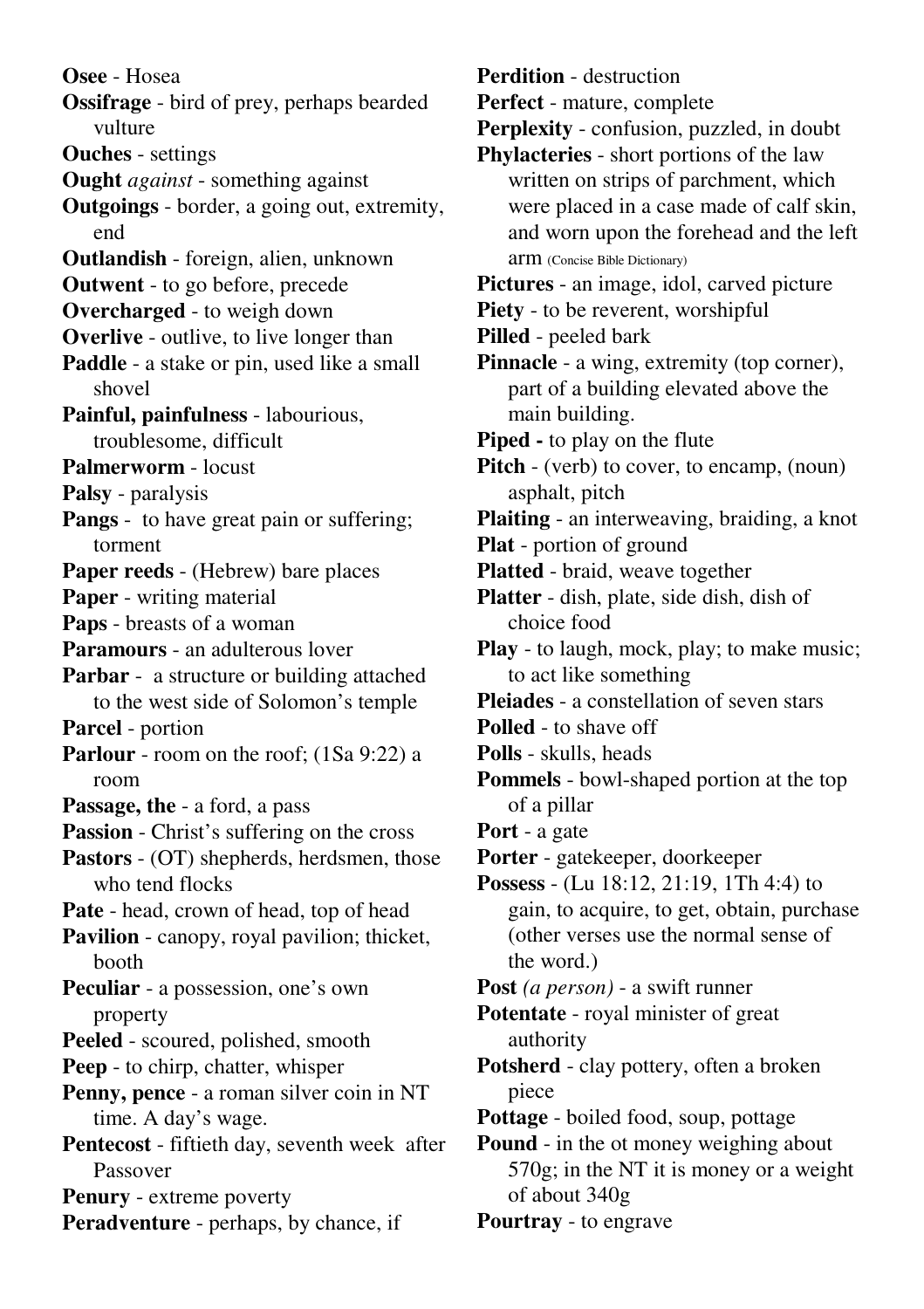**Prating** - the Hebrew means lip, language, speech; implies talkative **Prayed him** - asked, requested, begged **Presbytery** - body of elders **Presently** - at this time, immediately **Press** - (verb) to squeeze, (noun) **Press,** *the* - a crowd **Pressfat** - a wine vat or tank to collect the juice **Prevent** - to go before, to come before **Prey** - booty, spoil, plunder, things taken in battle **Pricks** - (OT) thorn; (NT) a sharp stick for urging an animal to go **Printed** - to be inscribed **Prised** - appraised, valued **Privily** - deceitfully, secretly, obscurely, hidden **Privy** - (privy member) male organ; (privy chamber) an enclosed room; (is privy, being privy) to know something **Procured** - to make, to produce, "A generic verb with a wide application meaning to do something." (Ancient Hebrew Lexicon of the Bible) **Profane** - polluted, defiled; unholy or common **Profound** - deeply involved **Progenitors** - those who conceived me **Prognosticators** - one who makes known **Proper good** - possession, valued property (1Ch 29:3) **Proper** - personal possession; (He 11:23) of polished manners **Propitiation** - that which appeasing the anger of God **Proselyte** - one who has come over from a gentile religion to Judaism **Prospect** - face **Prove** - test, try, to examine to see if genuine **Provender** - food for animals **Provide** - to supply; (Ro 12:17, 1Ti 5:8) to take thought for, care for a thing **Providence** - to make provision for a thing,

**Pulse** - vegetables **Purchase** - to buy or obtain; (Ge 49:32) livestock; (Le 25:33) to redeem **Purloining** - pilfering, to steal, embezzle **Purtenance** - inward parts **Put to** - add to, increase, send; to kill, to make silent, worse, ashamed, confused, etc. **Pygarg** - unknown animal, perhaps a mountain goat, antelope, or gazelle **Quaternions** - a guard consisting of four soldiers **Quick** - living **Quickened** - to cause to live **Quit** - unpunished; behave like **Rabbi** - master, honourable teacher **Rabboni** - master, chief, prince **Raca** - a senseless, empty headed man **Raging -** swelling, roaring, storming, savage **Rahel** - Rachel **Rail** - (1Sa 25:14) to scream; to reproach **Railer** - one who rails **Railing** - slander **Raiment** - clothing, garments, outer garment, i.e. the cloak or mantle and the tunic **Rampart** - fortress, wall **Ranges** - (Le 11:35) cooking furnaces; (1Ki 11) rows or ranks of soldiers; (2Ch 23:14) houses **Ranging** -to run about **Rank (s)** - (1Ki 7:4-5) strokes; (Joe 2:7) paths; (Mr 6:40) rows **Rase** - to make bare or empty **Ravening** - to tear in pieces; to plunder **Ravin** - to be torn in pieces **Ravished** - to stagger, to enjoy one sexually, to lay with sexually **Receipt of custom** - toll house or tax office **Recompense** - compensate, give back **Redound** - to abound

forethought

**Psaltery** - stringed instrument **Publican** - tax collector for Rome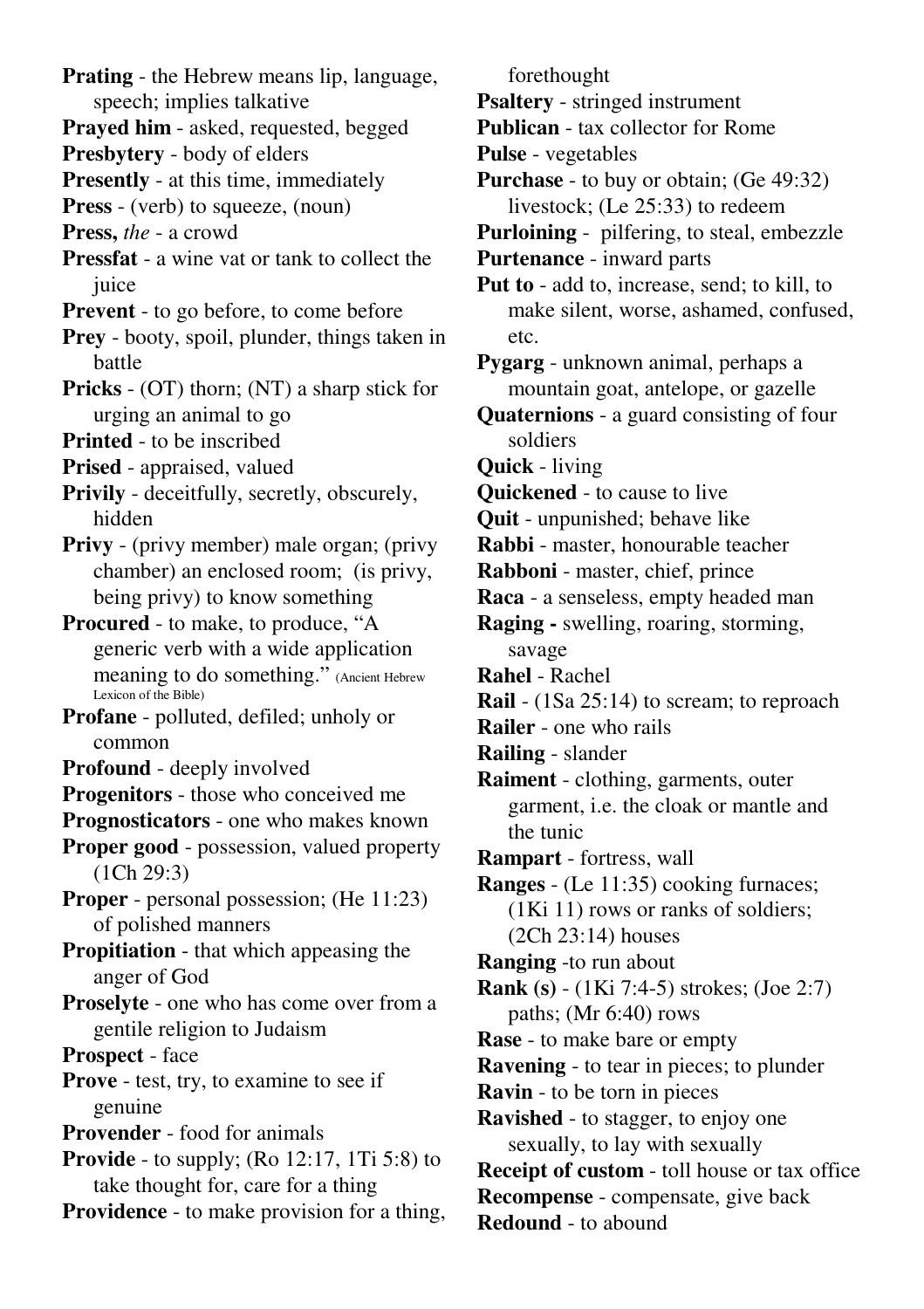**Rehearse** - to tell again

**Reins** - kidney, seat of emotion or affection

**Remission** - to forgive, to release from bondage

**Remit** - to let go, to send away

**Rend** - tear, tear in pieces

**Renown** - name, reputation, fame

**Rent** - to tear, to break, to rend

**Rentest -** to tear, but in (Jer 4:30) to make wide the eye opening with paint.

**Repent** - (OT) to be sorry; (NT) to change one's mind

**Reprobate** - (OT) to reject, to despise; (NT) not standing the test, not approved

**Reproof** - rebuke; (NT) evidence, proof, conviction

**Require** - to seek or ask

**Requite** - repay, restore

**Rereward** - towards the rear; rear guard

**Revellings** - carousal, late night wild parties

**Reverence** - to fear, revere, be afraid; to bow down; a sense of shame or honour, modesty, bashfulness

**Revile** - to make light of, belittle, reproach **Ribband** - twine, cord, thread

**Rid** - to take away

**Rie** - rye, spelt, a grain

**Rifled** - spoiled, plundered, valuables taken

**Ringstraked** - striped

**Riot** - an abandoned dissolute life; (2Pe 2:13) luxurious living

**Riotous** - worthless, desolate

**Road** - invade, plunder, raid

**Room** - normal definition except in (Ac 24:27) meaning to succeed, a successor

**Rude** - unlearned, illiterate

**Rue** - a garden herb

**Rush** - a plant growing in marshy ground or by watercourses, and used for chair-bottoms, baskets, mats, ropes, etc.

**Sabbath** - a day of rest, usually Saturday but not always

**Sackbut** - a triangular musical instrument

**Sackcloth -** a course cloth used for making bags, course cloth worn while mourning **Sacrilege** - to rob a temple **Saint** - a holy man, a true Christian **Salutation** - greeting **Sanctification (sanctify)** - to make holy **Sara** - Sarah **Sardine** - a red gem stone **Sardius** - a precious stone of a blood-red colour. **Sat at meat** - to recline at a table, to eat together, to dine **Satiate** - saturated, have or drink one's fill **Satyr**- a male goat, buck **Save that, save a** - if not, except, but (not the verb meaning to rescue or deliver) **Savour** - a smell either fragrant or foul; (Mt 5:13, Lu 14:34) taste **Scabbard** - sheath for a sword **Scall** - scab **Scant** - lean, less than full **Scapegoat** - refers to the goat used for sacrifice for the sins of the people **Scorn, laughed him to** - to laugh at in contempt; to turn to ridicule or make sport of; to mock; to treat with scorn by laughter. (Webster) **Scourge** - to whip **Scrip** - a wallet, traveller's bag **Sea** *molten* - a large water basin in the temple court Seared - scorched; cauterized (Webster) **Seatward** - part of the phrase mercy seat **Sect** - a choosing, a group following their own teachings **Secure, securely** - safe, to feel safe, free from worry **Sedition** - insurrection, strife, a rising against civil or political authority **See to** - to see or to look at **Seeketh** - is seeking **Seethe** - to boil, cook, bake, roast, ripen

with four strings, similar to a lyre

**Selvedge** - end

**Sepulchre** - a tomb, a grave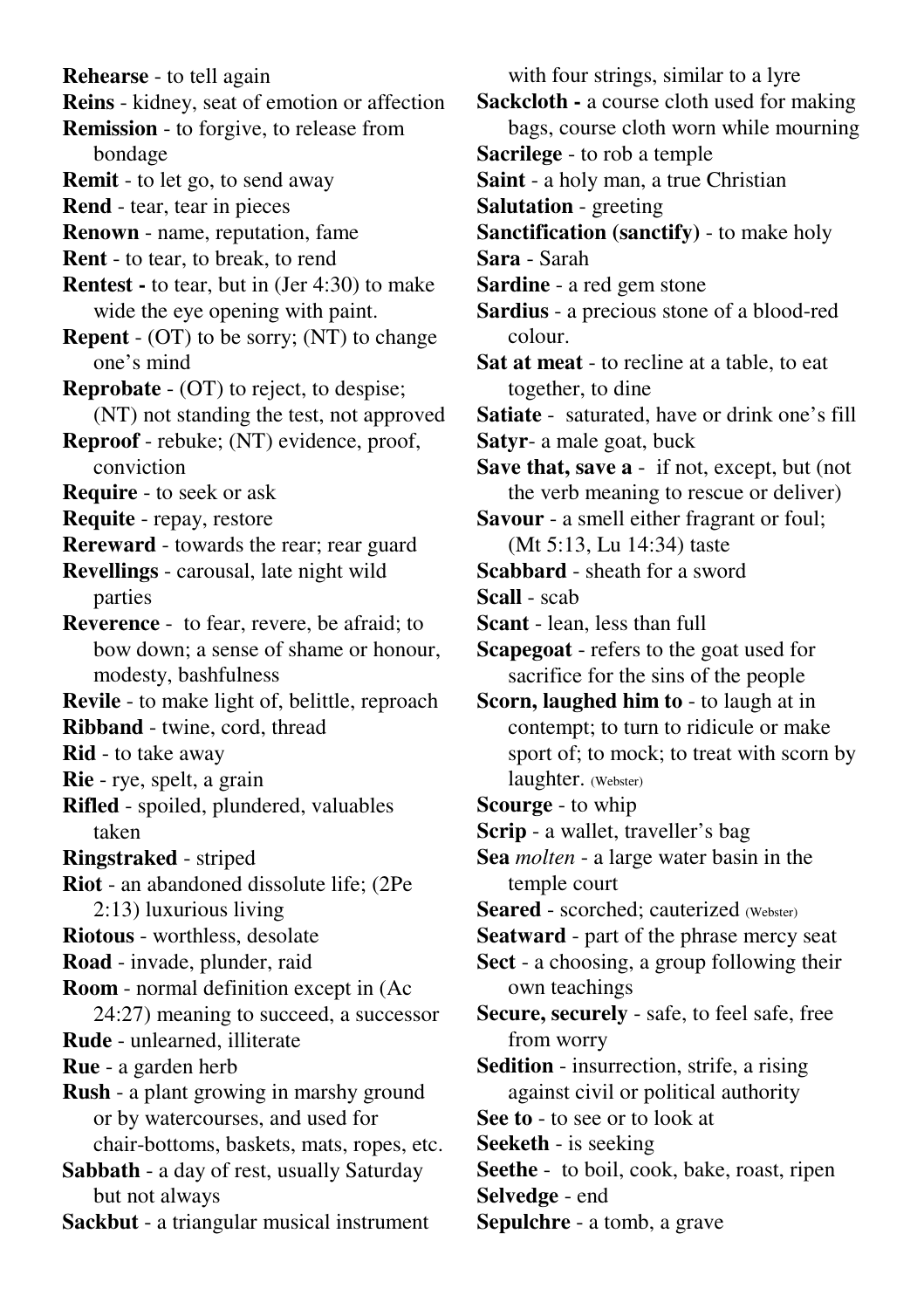**Serjeants** - one who carried a rod and beat condemned criminals **Servile** - labour, service **Servitor** - a minister, servant **Set forward** - to depart, start a trip; to oversee; to gain **Set on** - to place on; (Ac 18:10) to attack **Set to his seal** - to confirm, authenticate, to seal **Settle** (a settle, the settle) - an enclosure, ledge, border **Sevenfold** - multiplied by seven **Severally** - pertaining to one's self, individually **Shambles** - market place **Shamefacedness** - a sense of shame, modesty, bashfulness **Sheaf** - bundle of grain stalks **Sheath** - a case to cover the blade of a sword **Sheepcote** - paddock, pasture, abode of flocks **Shekel** - a weight and unit of money, about 12g **Sherd** - pottery, often a broken piece **Sheriffs** - lawyer, judicial, magistrate **Shew** - show **Shipping** - to travel by boat or ship **Shittim, shittah** - acacia tree or acacia wood **Shivers** - to break in pieces **Shod** - to bind under one's feet, i.e. put on shoes or sandals **Shroud** - wooded area, forest **Signet** - a seal, a seal ring **Silly** - open-minded, simple, naive **Silvanus** - another name for Silas **Silverlings** - Silver Money **Similitude** - image, likeness, form, pattern **Simple** - foolish, naive; (Ro 16:18) without fraud, harmless; (Ro 16:19) innocent, unmixed **Sincere** - pure, unmixed **Single -** simple, whole, good, fulfilling its office

**Sith** - since **Sixscore** - 120 **Skill** - to know how, skilled **Slay** - kill **Sleight** - dice playing, implies deception **Slime** - pitch, asphalt, bitumen **Sling** - an instrument for throwing stones or other missiles; the act or motion of hurling as with a sling; to throw. (Webster) **Slips** - branch, twig, shoot **Slow bellies** - lazy gluttons **Sluices** - wages **Smart** - to be destroyed **Smite** - hit, beat, slay, kill **Smote** - past tense of smite **Snare** - a trap **Snuffdishes** - fire-holder firepan, tray, censer **Snuffeth -** to gasp, pant, pant after, long for, breathe heavily **Sobriety** - soundness of mind, self-control **Sod (sodden)** - boiled **Sodering** - joining, soldering, riveting **Sojourn** - to abide, dwell, remain, continue; in the NT, a stranger, a foreigner, one who lives in a place without the right of citizenship **Solace** - to delight oneself **Sometime (s)** - once, formerly, at one time **Soothsayer** - A foreteller of the future by astrology. (Word Dictionary for Archaic Words) **Sop** - a crumb, a morsel, a mouthful, a bit **Sort** - manner; word, abundance, (many meanings, check original word dictionary for exact word) **Sottish** - foolish, silly **Spake** - to speak **Span -** the distance from the extremity of the thumb to that of the little finger, when stretched apart; some nine inches. (American Tract Society Bible Dictionary) **Spindle -** shank of a distaff, see distaff **Spite** - anger, provocation, grief **Spittle** - spit, saliva **Spoil** - booty, prey, goods taken by a victor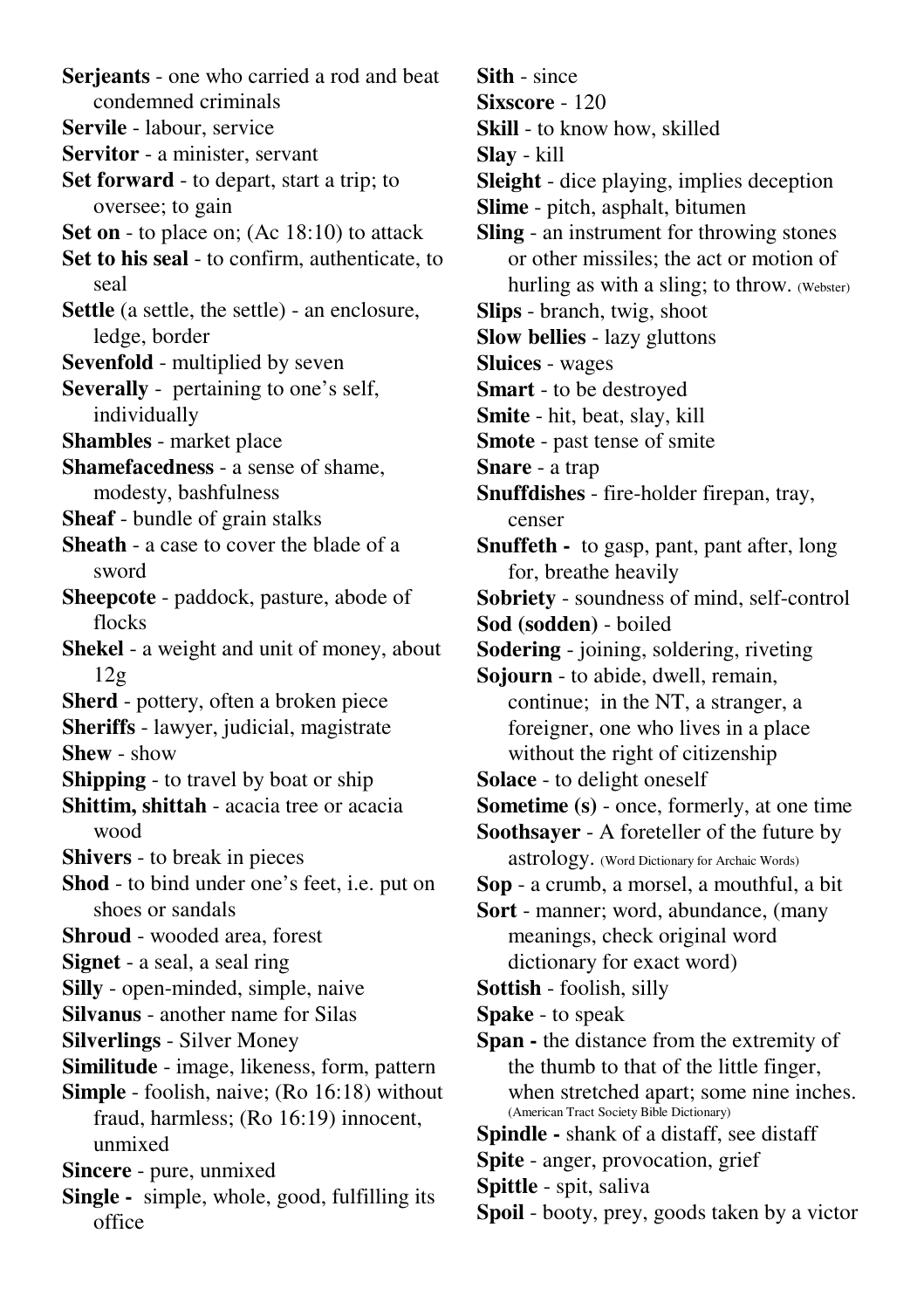**Spring, day began to** - to come up, dawn **Spue** - to vomit out **Stablisheth** - to make firm, establish **Stacte** - an aromatic gum resin of a shrub **Stanched** - to stop, to stand still **Standard** - flag, banner **Stature** - measure, size **Staves** - a bar for carrying; a club or stick; a walking stick **Stay** - remain, relax, support; (many meanings, check original word dictionary for exact word) **Stayed him** - to hold back, detain, restrain **Stead** - in stead of, place, for the sake of **Stedfast** - firm, trustworthy, immovable **Steel** - copper, bronze **Steward** - (Ge 15:2) heir; servant; (NT) manager of a household **Stirs** - noise, shouting **Stomacher** - rich or expensive robe **Stout (stoutness, stouthearted)** - mighty, valiant, great, strong **Straightway** - now, right away, immediately **Strait (straitened)** - narrow spot, tight, small; distress, restricted **Straiten** - to oppress **Straitly** - (Ge 43:7) enquiring; (Ex 13:19, 1Sa 14:28) with an oath; (Jos 6:1) to close; (NT) with a command, strongly; with a threat **Straitness** - distress **Strake sail** - to let down the sail of a ship **Strakes** - a peeled spot or a stripe **Strawed** - spread or scatter; to winnow grain **Strawed** - to spread, to scatter **Stricken in age** - to enter the aged years **Strike hands** - to clap or clasp hands **Striker** - quarrelsome person **Strowed** - to scatter, sprinkle, toss **Suborned** - to instruct privately, to induce to give false testimony **Subscribe** - to write down **Subtil, subtilty** - shrewd, crafty, subtle

**Succour** - help **Suffer -** to hold up; to allow, permit, let **Suffered** - (when not used to mean feel pain) to allow, permit **Sumptuously** - brilliantly **Sunday** - in many portions, in many ways **Sup -** to eat the main meal, usually evening meal **Superfluity** - an abundance **Superfluous** - to extend, beyond necessary **Superscription** - inscription, title **Supplant** - to take by the heel, to trip up **Supple** - to cleanse or wash **Suppliants** - worshippers **Supplication** - to beg, to seek favour, to pray for **Surety** - to become security for a loan **Surfeiting** - a head ache from drunkenness **Surmisings** - suspicions **Swaddling clothes** - a strip of cloth used to wrap an infant **Swine** - pig **Sycamine** - tree, having the form and foliage of the mulberry, but fruit resembling the fig **Tabering** - sound the timbrel, beat, play upon **Tabernacle -** dwelling place, tent; sacred tent of the Jehovah **Table** - board, slab, tablet, plank; (not the flat surface with legs often used for placing meals on) **Tablets** - (Ex 35:22, Nu 31:50) golden ornament; (Isa 3:20) probably perfume boxes **Tabret** - timbrel, tambourine **Taches** - hooks **Taken with** - possessing, held with **Tale** - tally, number **Talent** - (OT) a round weight of gold, silver, bronze, iron, weights varied; (NT) a weight of money about 35 kg. **Tapestry** - a spread, covering, or coverlet **Tares** - a weed that looked like wheat

**Target** - shield, large shield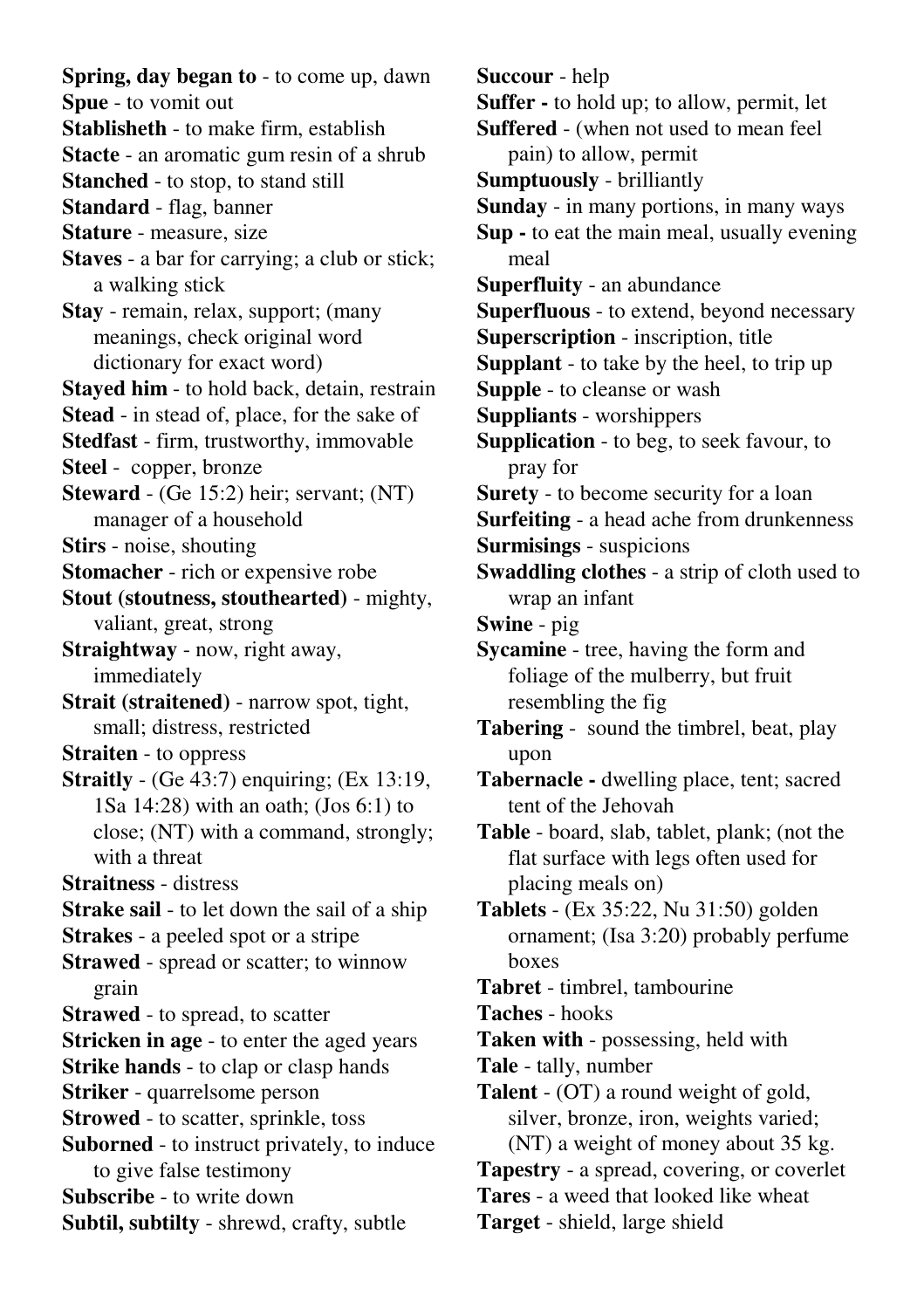**Taunt** - sharp word, sharp (cutting) word **Taxation** - estimation, valuation

- **Taxing** an enrolment or registration in the public records of persons together with their income and property, as the basis of a census or valuation,
- **Teachest**  (teacheth) to teach, to learn
- **Teats**  breasts, nipples
- **Teil tree**  oak tree or elm tree
- **Tell**  (Ge 15:5, Ps 22:17, 48:12) count, number
- **Temperance (temperate)** self-controlled
- **Tempered**  mixed together
- **Tempest**  windy storm
- **Tempt** try, test, prove; (in some verses) to lure into sin (check original language)
- **Tenons**  literally hands, a peg that sticks out
- **Teraphim**  a family idol or image
- **Tetrarch** a governor of a region
- **Thee** singular of you, the objective case of thou
- **Thee-ward** toward thee, toward you singular
- **Thence**  there
- **Thine**  yours singular
- **Thitherward**  there
- **Thou**  you, second person singular
- **Thought, take no** don't be anxious or worried
- **Threescore**  sixty
- **Thrice**  three times
- **Thronged** to choke, to press round or throng one so as almost to suffocate him.
- **Thus**  in this way
- **Thy**  your singular
- **Thyine** the citrus, an odoriferous North African tree used as incense,
- **Tillage**  (1Ch 27:26, Ne 10:37) labour, service; (Pr 13:23) tillable or untilled or fallow ground
- **Tillage**  work, service, tilled ground **Timotheus** - Timothy

**Tire** - head-dress

- **Tirshatha**  a title used by the Persian governor in Judea
- **Tithe** ten percent of one's gross income
- **Tittle** little lines or small projection that made Hebrew letters differ
- to charm
- **Toiled** to labour or work hard
- **Told** counted, numbered, reckoned (1Ki 8:5, 2Ki 12:10, 2Ch 5:6)
- **Tophet (Topheth)** place of fire, place SE of Jerusalem, so named because of the drums used to cover the cries of the children who were sacrificed in the fires to the idol Moloch.
- **Tormentors**  an inquisitor, torturer
- **Tow** strand of flax
- **Traffick**  to travel about in, to trade
- **Transgression**  rebellion, an unfaithful or treacherous act, to violate God's law
- **Translate (ed)** to transpose, to transfer, to change, to go or pass over
- **Travail** to give birth; hardship distress, weariness; labour
- **Traversing**  to twist
- **Traversing** twist, entangle
- **Treachery, treacherous (ly)**  to trick, cheat, or deceive
- **Trench** a row of sharp stakes between which earth, stones, trees, and timbers are heaped and packed together. This forms a type of fortification around a city in time of battle.
- **Trespass**  sin, rebellion, offence, wrongdoing, to miss the mark
- **Trimmest** to decorate, to make beautiful
- **Trimmest** to be glad or joyful
- **Trodden (trode)**  to trample, to walk on
- **Trow**  think, suppose, seem
- **Trump**  trumpet
- **Turtles, turtledoves** doves
- **Tutors**  a steward, manager, guardian **Twain** - two
- **Unawares** to deceive the heart; (kill unawares) unintentionally;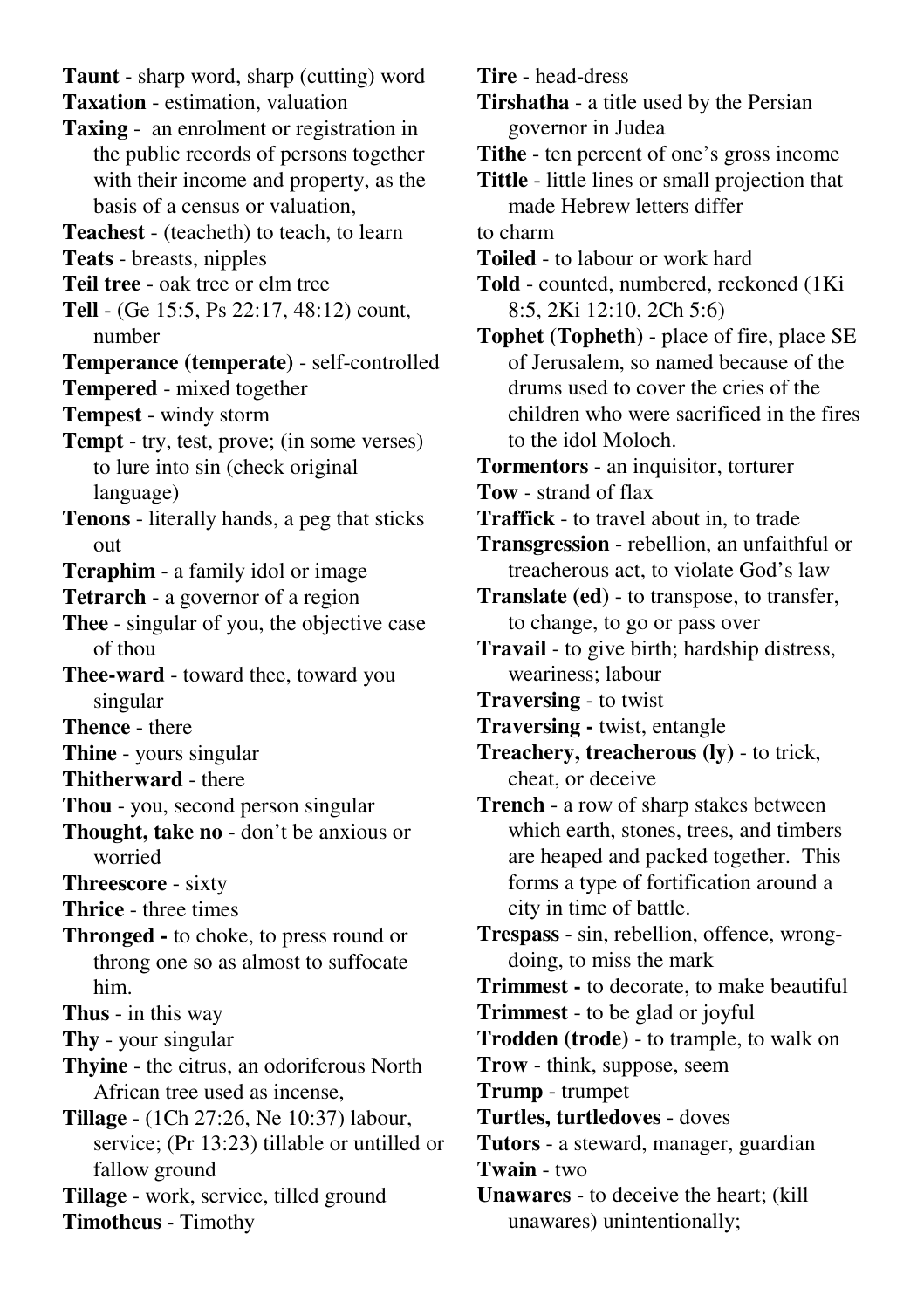unexpectedly, suddenly

**Uncomely** - (1Co 7:36) not pleasing; (1Co 12:23) deformed, indecent

**Unction** - anything smeared on, ointment, anoint

**Undergirding** - to bind a ship together laterally: i.e. with girths or cables, to enable it to survive the force of waves and tempest

**Undertake** - to give in pledge, become security for a loan

**Unicorn** - possibly a wild bull, exact meaning unknown

**Unlade** - to lay down a load

**Unperfect** - embryo, fetus

- **Unshod**  barefoot
- **Untoward**  crooked, perverse

**Upbraid (ed) (eth)** - reproach, revile

**Us-ward** - us

**Usurp authority** - to act on one's own authority, to exercise dominion over another

**Usury** - interest on something loaned

**Utmost** - extremity, outskirts; to cut off (check original language)

**Utter court** - outer, eternal, outward court

**Uttermost** - extreme, end, border; (Ac 24:22) to know exactly; (1Th 2:16) end; (He 7:25) completely, perfectly

**Vagabond** - to waver, to wander

**Vail, Veil** - shawl, wrapper, curtain, covering

**Vain** - empty

**Vale** - valley

**Valiant** - mighty, strong

**Vanities, lying** - empty breaths; perhaps worthless idols

**Variance** - (Mt 10:35) cut in two pieces, sever; (Ga 5:20) contention, strife

**Vaunt** - to glorify self, to boast

- **Vehemently**  (several meanings check original word for exact) hot, sultry; exceeding strong; to break against; terribly; forcibly
- **Veil, Vail** shawl, wrapper, curtain, covering

**Venture, at a** - without aiming

**Verily** - truly, certainly, surely, indeed

**Vermilion** - a brilliant red colour

**Vestments** - garments, clothing

**Vestry (vesture)** - wardrobe, wearing apparel, clothing

**Vexation** - a longing, striving; tumult, confusion (many words, check original)

**Vial** - (OT) flask; (NT) a broad shallow bowl

- **Victuals** food, nourishment
- **Vigilant**  (1Ti 3:2) sober, temperate; (1Pe 5:8) to watch carefully

**Vile (vilest)** - to disgrace, dishonour, be lightly esteemed; despised; unclean; worthless; offensive; low estate (many words, check original)

**Viol** - harp, musical instrument

**Viper** - a snake

**Virtue (virtuous)** - strength, power, ability

**Visage** - appearance, one's face

**Visitation** - investigation, inspection

**Vocation** - one's calling or invitation

**Volume** - roll or scroll

**Wag** - to shake

- **Wallow**  to roll, (Jer 48:26) to splash
- **Wanting** lacking, left behind

**Wanton** - (Isa 3:16) to look at with a luring look; (Jas 5:5) to live luxuriously, to live in pleasure; (1Ti 5:11) *waxed wanton* - to feel the impulses of sexual desire

**Wantonness** - unbridled lust

**Ward** - prison, guard-house

**Ware (s)** - merchandise, value, price

- **Ware** to put on, to be clothed
- **Watch (es)** The Jews reckoned three military watches: the "first" or beginning of the watches, (La 2:19) from sunset to ten o'clock; the second or "middle watch" was from ten until two o'clock; (Jud 7:19) the third, "the morning watch," from two to sunrise.

**Vex** - to oppress, suppress, treat violently, maltreat